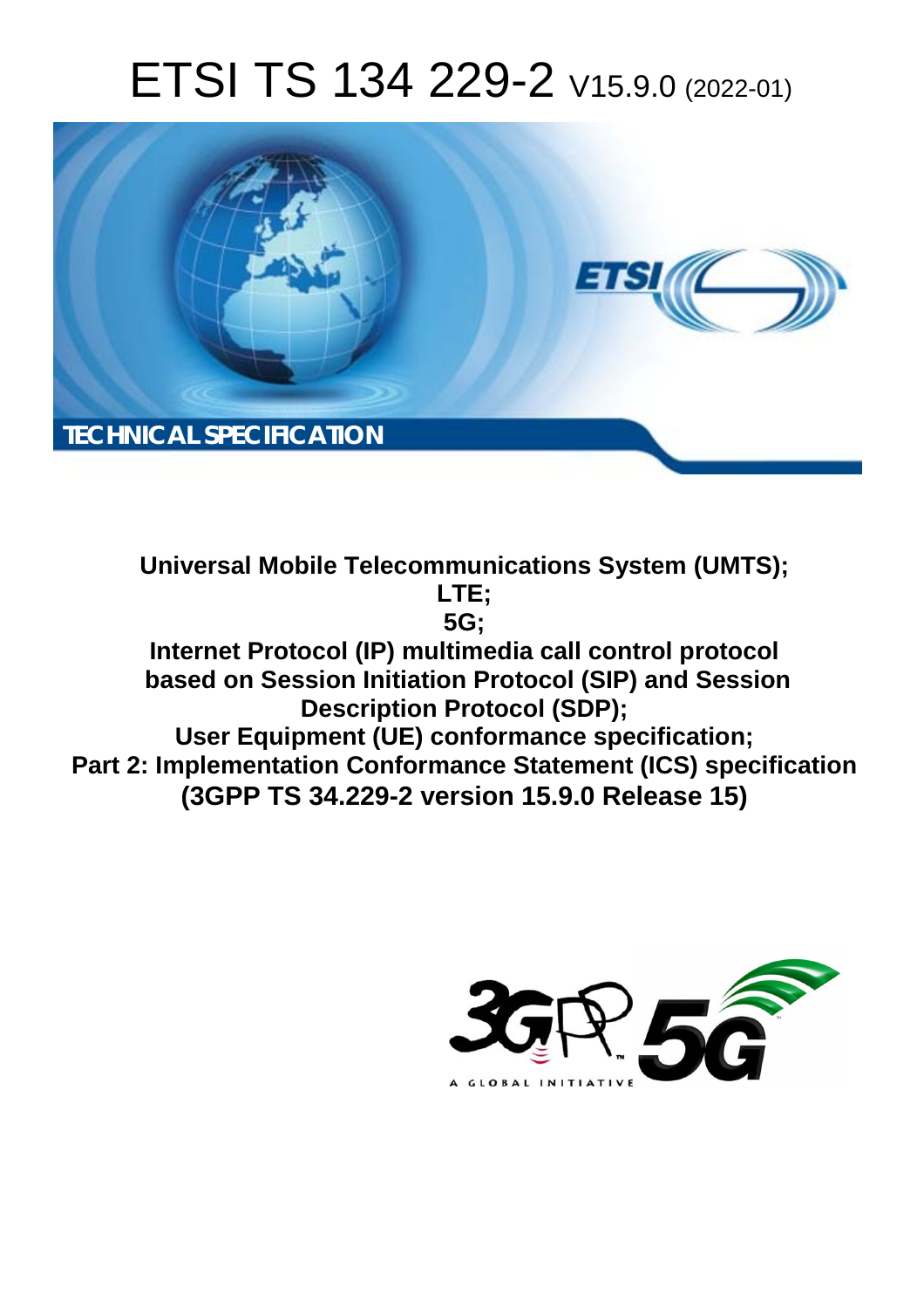Reference RTS/TSGR-0534229-2vf90

Keywords

5G,LTE,UMTS

#### *ETSI*

650 Route des Lucioles F-06921 Sophia Antipolis Cedex - FRANCE

Tel.: +33 4 92 94 42 00 Fax: +33 4 93 65 47 16

Siret N° 348 623 562 00017 - APE 7112B Association à but non lucratif enregistrée à la Sous-Préfecture de Grasse (06) N° w061004871

#### *Important notice*

The present document can be downloaded from: <http://www.etsi.org/standards-search>

The present document may be made available in electronic versions and/or in print. The content of any electronic and/or print versions of the present document shall not be modified without the prior written authorization of ETSI. In case of any existing or perceived difference in contents between such versions and/or in print, the prevailing version of an ETSI deliverable is the one made publicly available in PDF format at [www.etsi.org/deliver](http://www.etsi.org/deliver).

Users of the present document should be aware that the document may be subject to revision or change of status. Information on the current status of this and other ETSI documents is available at <https://portal.etsi.org/TB/ETSIDeliverableStatus.aspx>

If you find errors in the present document, please send your comment to one of the following services: <https://portal.etsi.org/People/CommiteeSupportStaff.aspx>

#### *Notice of disclaimer & limitation of liability*

The information provided in the present deliverable is directed solely to professionals who have the appropriate degree of experience to understand and interpret its content in accordance with generally accepted engineering or other professional standard and applicable regulations.

No recommendation as to products and services or vendors is made or should be implied.

No representation or warranty is made that this deliverable is technically accurate or sufficient or conforms to any law and/or governmental rule and/or regulation and further, no representation or warranty is made of merchantability or fitness for any particular purpose or against infringement of intellectual property rights.

In no event shall ETSI be held liable for loss of profits or any other incidental or consequential damages.

Any software contained in this deliverable is provided "AS IS" with no warranties, express or implied, including but not limited to, the warranties of merchantability, fitness for a particular purpose and non-infringement of intellectual property rights and ETSI shall not be held liable in any event for any damages whatsoever (including, without limitation, damages for loss of profits, business interruption, loss of information, or any other pecuniary loss) arising out of or related to the use of or inability to use the software.

#### *Copyright Notification*

No part may be reproduced or utilized in any form or by any means, electronic or mechanical, including photocopying and microfilm except as authorized by written permission of ETSI. The content of the PDF version shall not be modified without the written authorization of ETSI.

The copyright and the foregoing restriction extend to reproduction in all media.

© ETSI 2022. All rights reserved.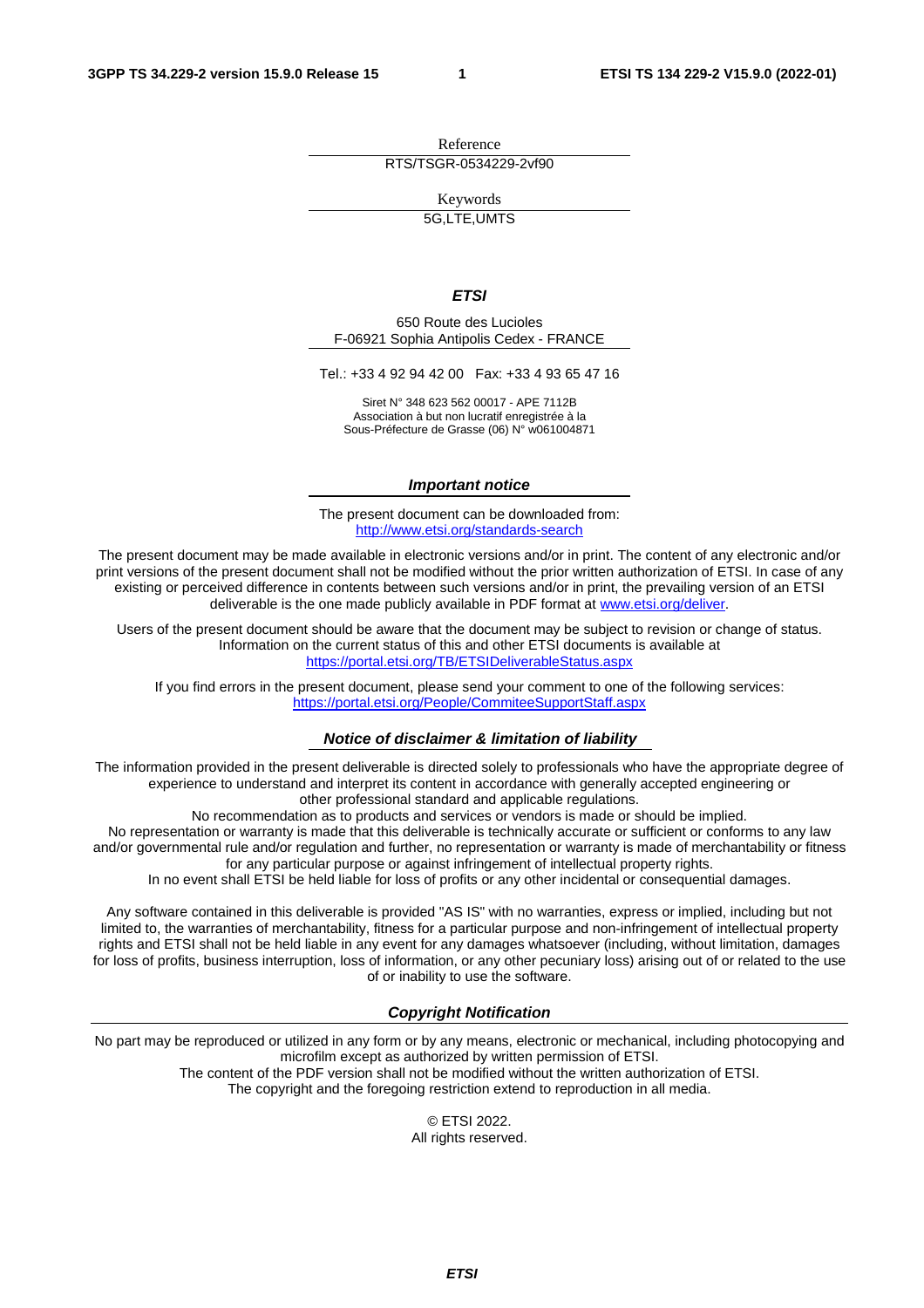## Intellectual Property Rights

#### Essential patents

IPRs essential or potentially essential to normative deliverables may have been declared to ETSI. The declarations pertaining to these essential IPRs, if any, are publicly available for **ETSI members and non-members**, and can be found in ETSI SR 000 314: *"Intellectual Property Rights (IPRs); Essential, or potentially Essential, IPRs notified to ETSI in respect of ETSI standards"*, which is available from the ETSI Secretariat. Latest updates are available on the ETSI Web server ([https://ipr.etsi.org/\)](https://ipr.etsi.org/).

Pursuant to the ETSI Directives including the ETSI IPR Policy, no investigation regarding the essentiality of IPRs, including IPR searches, has been carried out by ETSI. No guarantee can be given as to the existence of other IPRs not referenced in ETSI SR 000 314 (or the updates on the ETSI Web server) which are, or may be, or may become, essential to the present document.

#### **Trademarks**

The present document may include trademarks and/or tradenames which are asserted and/or registered by their owners. ETSI claims no ownership of these except for any which are indicated as being the property of ETSI, and conveys no right to use or reproduce any trademark and/or tradename. Mention of those trademarks in the present document does not constitute an endorsement by ETSI of products, services or organizations associated with those trademarks.

**DECT™**, **PLUGTESTS™**, **UMTS™** and the ETSI logo are trademarks of ETSI registered for the benefit of its Members. **3GPP™** and **LTE™** are trademarks of ETSI registered for the benefit of its Members and of the 3GPP Organizational Partners. **oneM2M™** logo is a trademark of ETSI registered for the benefit of its Members and of the oneM2M Partners. **GSM**® and the GSM logo are trademarks registered and owned by the GSM Association.

### Legal Notice

This Technical Specification (TS) has been produced by ETSI 3rd Generation Partnership Project (3GPP).

The present document may refer to technical specifications or reports using their 3GPP identities. These shall be interpreted as being references to the corresponding ETSI deliverables.

The cross reference between 3GPP and ETSI identities can be found under<http://webapp.etsi.org/key/queryform.asp>.

#### Modal verbs terminology

In the present document "**shall**", "**shall not**", "**should**", "**should not**", "**may**", "**need not**", "**will**", "**will not**", "**can**" and "**cannot**" are to be interpreted as described in clause 3.2 of the [ETSI Drafting Rules](https://portal.etsi.org/Services/editHelp!/Howtostart/ETSIDraftingRules.aspx) (Verbal forms for the expression of provisions).

"**must**" and "**must not**" are **NOT** allowed in ETSI deliverables except when used in direct citation.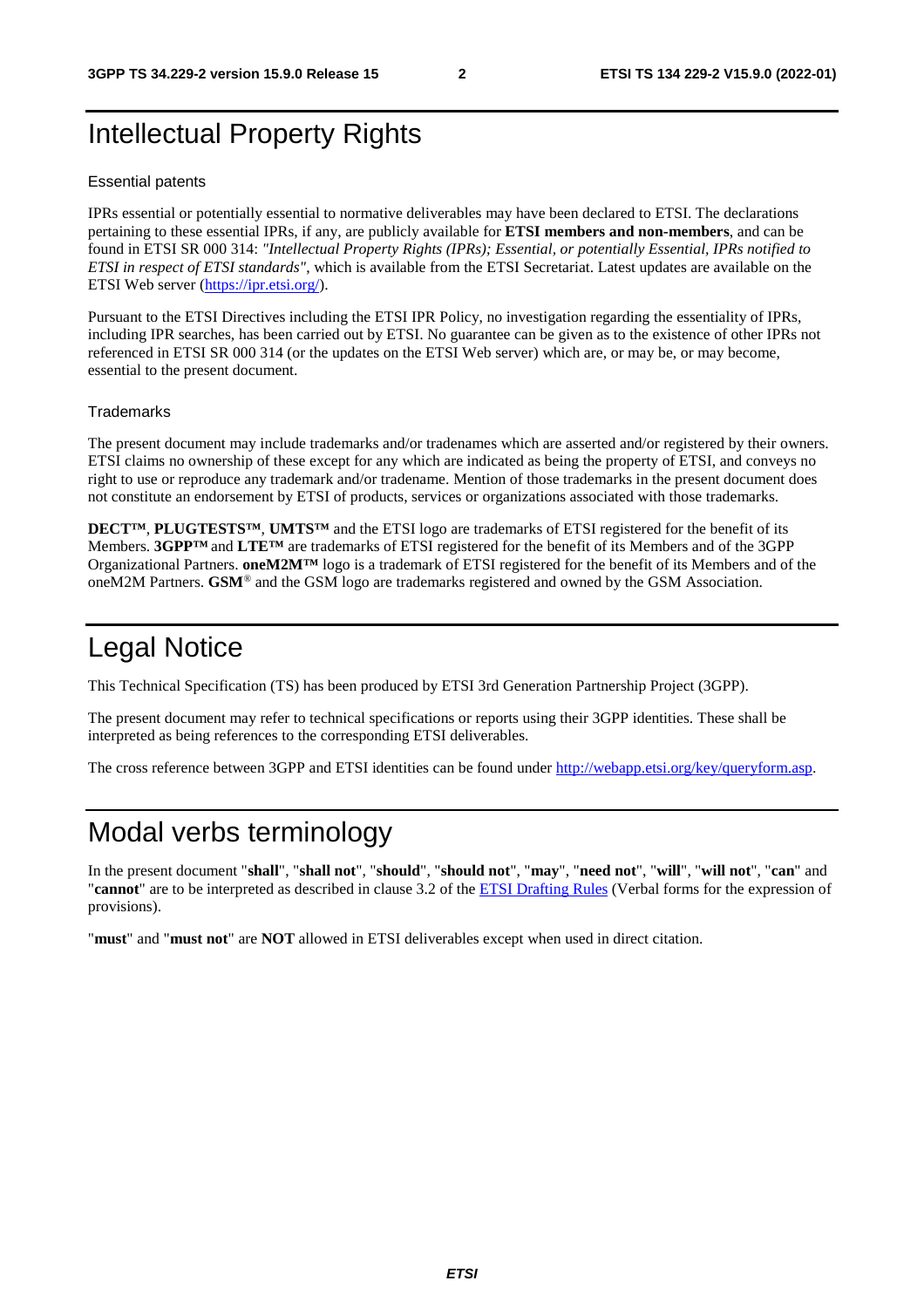$\mathbf{3}$ 

## Contents

|                       |                               | $\textbf{For} \textbf{word}.\textcolor{red}{\textbf{Concom} 1}\textcolor{red}{\textbf{Concom} 2} \textcolor{red}{\textbf{Concom} 3} \textcolor{red}{\textbf{Concom} 4}$ |  |  |  |  |  |  |
|-----------------------|-------------------------------|-------------------------------------------------------------------------------------------------------------------------------------------------------------------------|--|--|--|--|--|--|
|                       |                               |                                                                                                                                                                         |  |  |  |  |  |  |
| 1                     |                               |                                                                                                                                                                         |  |  |  |  |  |  |
| $\overline{2}$        |                               |                                                                                                                                                                         |  |  |  |  |  |  |
| 3 <sup>7</sup><br>3.1 |                               |                                                                                                                                                                         |  |  |  |  |  |  |
| $\overline{4}$        |                               |                                                                                                                                                                         |  |  |  |  |  |  |
| Annex A:              |                               |                                                                                                                                                                         |  |  |  |  |  |  |
|                       | <b>Annex B</b> (informative): |                                                                                                                                                                         |  |  |  |  |  |  |
|                       |                               |                                                                                                                                                                         |  |  |  |  |  |  |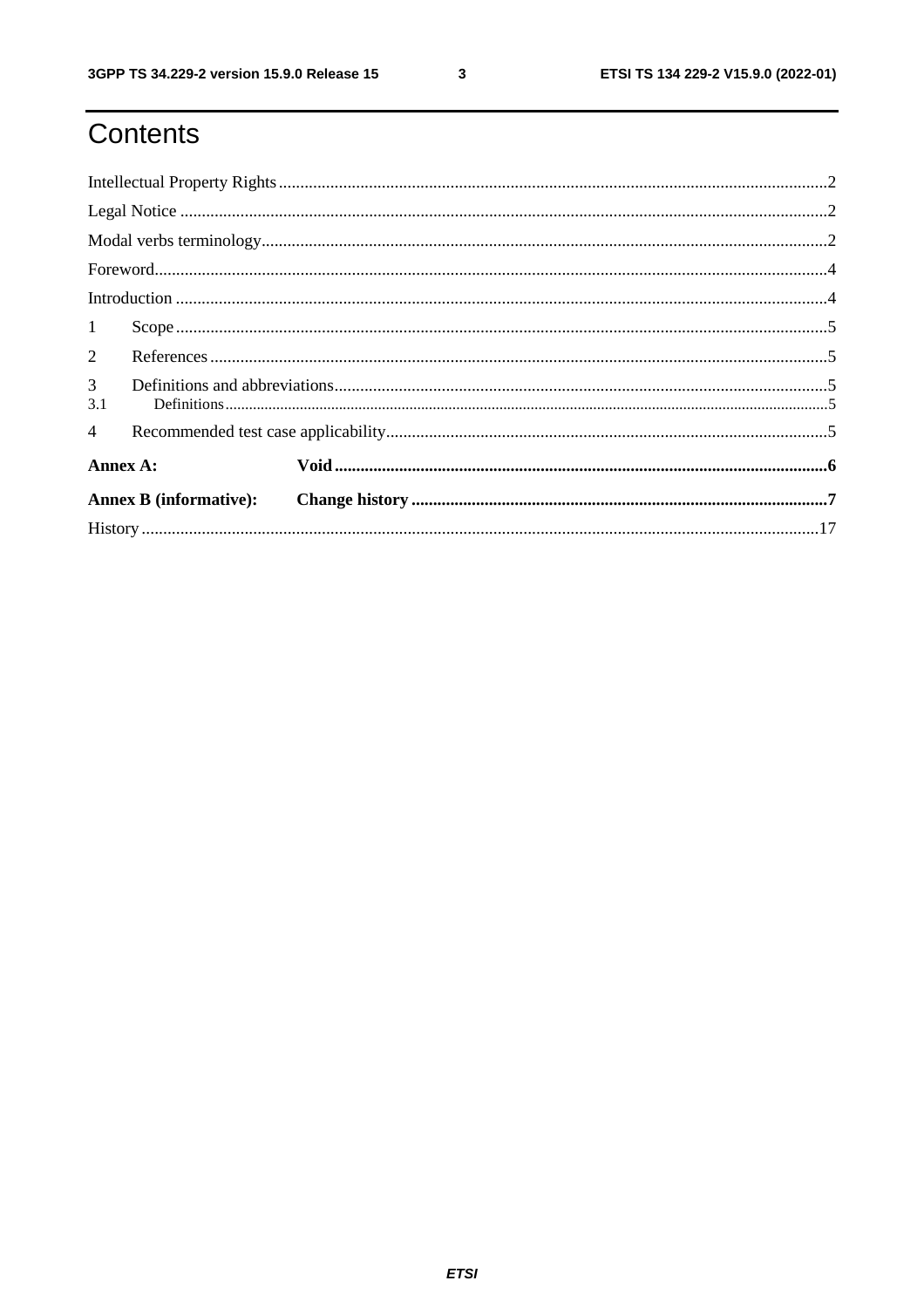#### Foreword

This Technical Specification has been produced by the 3rd Generation Partnership Project (3GPP).

The contents of the present document are subject to continuing work within the TSG and may change following formal TSG approval. Should the TSG modify the contents of the present document, it will be re-released by the TSG with an identifying change of release date and an increase in version number as follows:

Version x.y.z

where:

- x the first digit:
	- 1 presented to TSG for information;
	- 2 presented to TSG for approval;
	- 3 or greater indicates TSG approved document under change control.
- y the second digit is incremented for all changes of substance, i.e. technical enhancements, corrections, updates, etc.
- z the third digit is incremented when editorial only changes have been incorporated in the document.

### Introduction

To evaluate conformance of a particular implementation, it is necessary to have a statement of which capabilities and options have been implemented for a telecommunication specification. Such a statement is called an Implementation Conformance Statement (ICS).

The present document is 2nd part of a multi-part conformance test specification for UE and is *valid for 3GPP Release 5 (respectively Release 15 for 5GS test cases)*. The specification contains the UE IMS CC capability and the applicability of the UE IMS CC conformance test cases.

 3GPP TS 34.229-1 [5]: Internet Protocol (IP) multimedia call control protocol based on Session Initiation Protocol (SIP) and Session Description Protocol (SDP); User Equipment (UE) conformance specification; Part 1: Protocol conformance specification.

 **3GPP TS 34.229-2 (the present document): "Internet Protocol (IP) multimedia call control protocol based on Session Initiation Protocol (SIP) and Session Description Protocol (SDP); User Equipment (UE) conformance specification; Part 2: Implementation Conformance Statement (ICS) proforma specification" - current document.** 

 3GPP TS 34.229-3 [6]: "Internet Protocol (IP) multimedia call control protocol based on Session Initiation Protocol (SIP) and Session Description Protocol (SDP); User Equipment (UE) conformance specification; Part 3: Abstract Test Suites (ATS)".

 3GPP TS 34.229-5 [95]: "Internet Protocol (IP) multimedia call control protocol based on Session Initiation Protocol (SIP) and Session Description Protocol (SDP); User Equipment (UE) conformance specification; Part 5: Protocol conformance specification using 5G System (5GS)"

Note: For conformance testing of the UTRAN requirements refer to 3GPP TS 34.123 Parts 1 to 3 [2] [3] [4].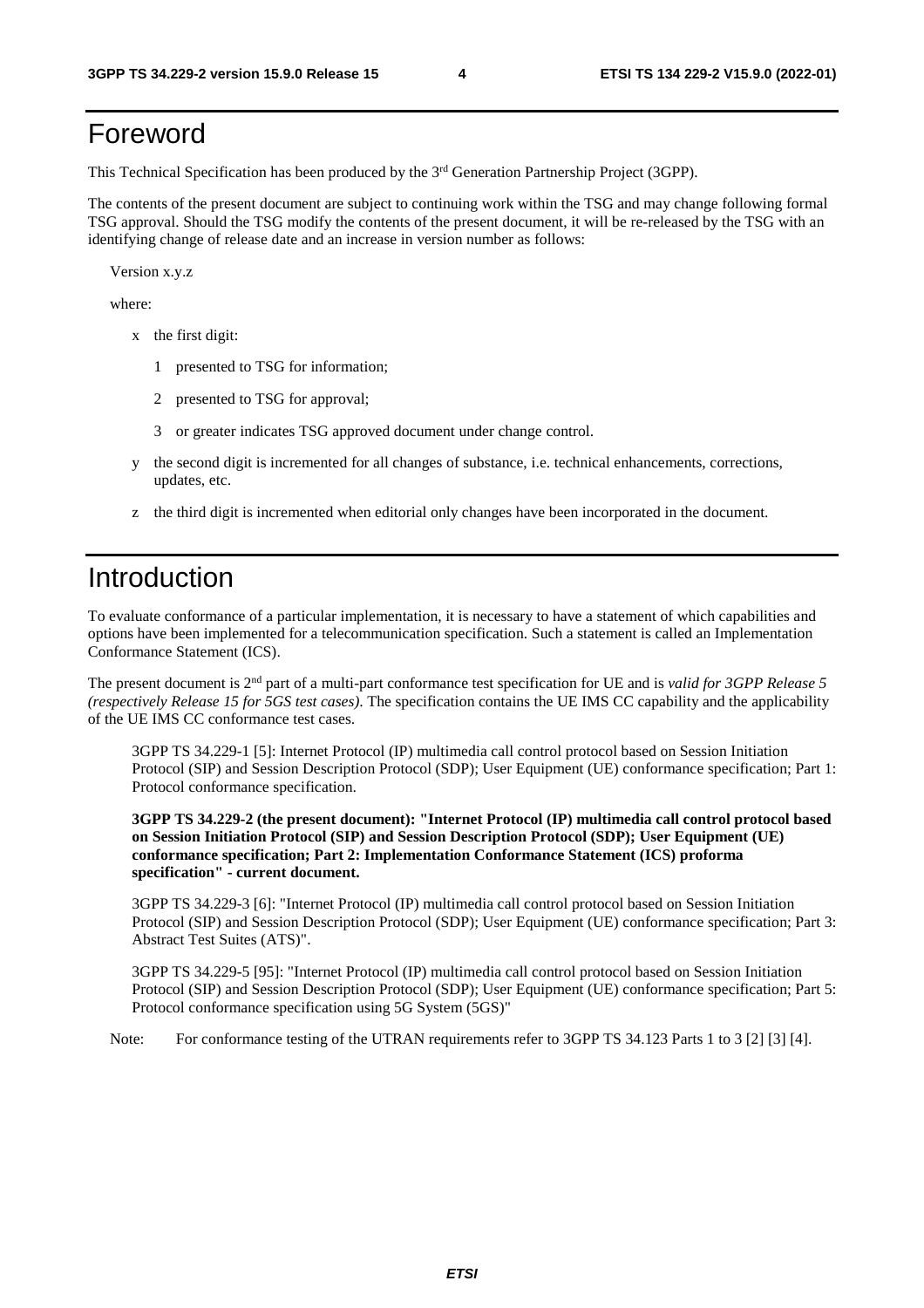## 1 Scope

The present document provides the Implementation Conformance Statement (ICS) proforma for 3<sup>rd</sup> Generation User Equipment (UE) supporting the Internet Protocol (IP) multimedia call control protocol based on Session Initiation Protocol (SIP) and Session Description Protocol (SDP), in compliance with the relevant requirements, and in accordance with the relevant guidance given in ISO/IEC 9646-7 [8] and ETS 300 406 [9].

The present document also specifies a recommended applicability statement for the test cases included in TS 34.229-1 [5] and TS 34.229-5 [95]. These applicability statements are based on the features implemented in the UE.

The present document is valid for UE implemented according to 3GPP releases starting from Release 5 up to the Release indicated on the cover page of the present document.

Also, it is generally assumed that an IMS capable UE is compliant to GSMA PRD IR.92 [83] and GSMA PRD IR.94 [75];any update of requirements in these GSMA PRD documents, which are relevant to the present document will be handled on a case by case basis, with due consideration given for grace period to be granted for the UE to comply to any updated requirements.

## 2 References

The following documents contain provisions which, through reference in this text, constitute provisions of the present document.

- References are either specific (identified by date of publication, edition number, version number, etc.) or non-specific.
- For a specific reference, subsequent revisions do not apply.
- For a non-specific reference, the latest version applies. In the case of a reference to a 3GPP document (including a GSM document), a non-specific reference implicitly refers to the latest version of that document in the same Release as the present document unless the context in which the reference is made suggests a different Release is relevant (information on the applicable release in a particular context can be found in e.g. test case title, description or applicability, message description or content).
- [1] to [98] (void)
- [99] 3GPP TS 34.229-2 Release 16: "Internet Protocol (IP) multimedia call control protocol based on Session Initiation Protocol (SIP) and Session Description Protocol (SDP); User Equipment (UE) conformance specification; Part 2: Implementation Conformance Statement (ICS) specification"

### 3 Definitions and abbreviations

- 3.1 Definitions
- Void

### 4 Recommended test case applicability

The requirements of the present document are provided in 3GPP TS 34.229-2 Release 16 [99].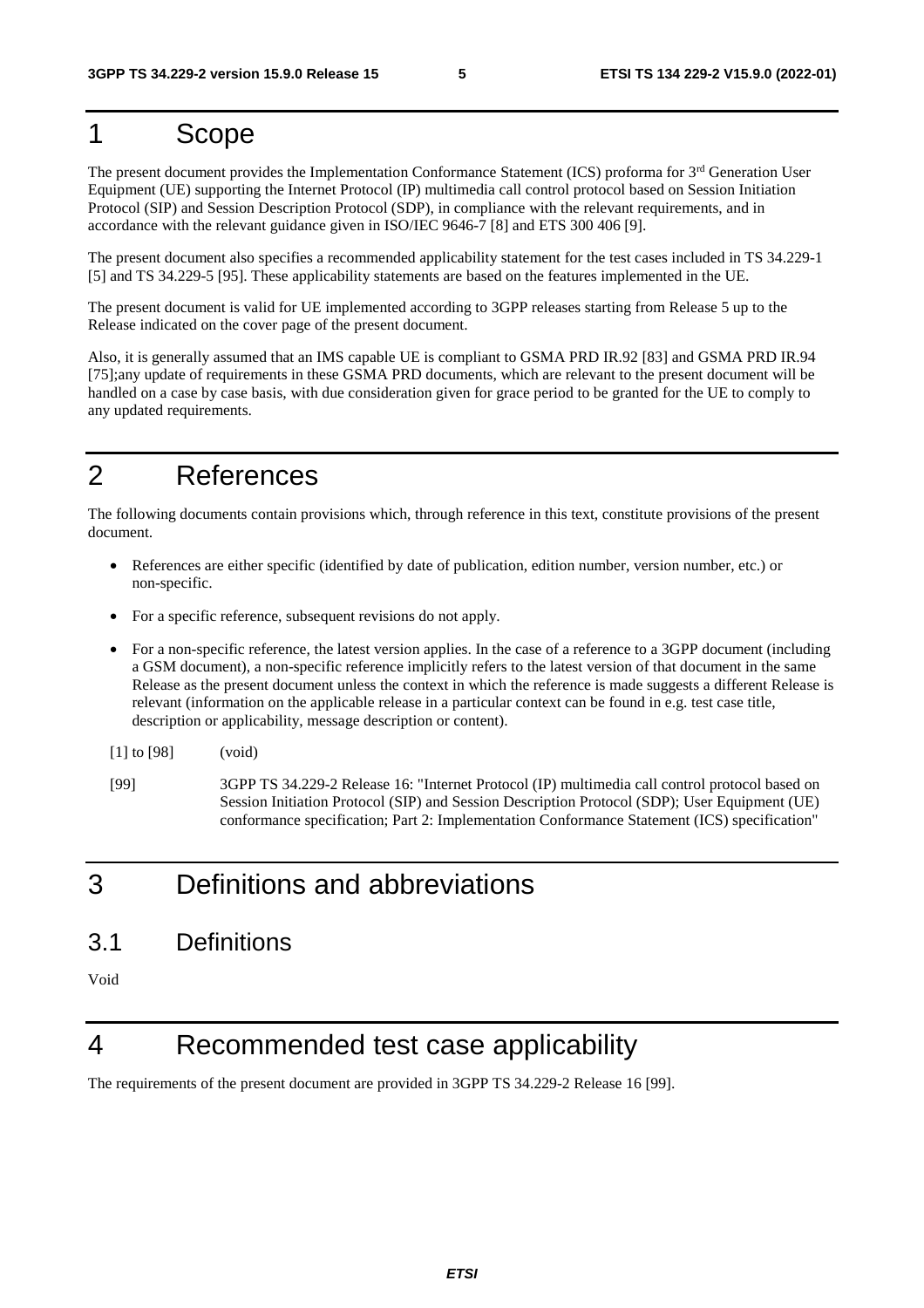## Annex A: Void

*ETSI*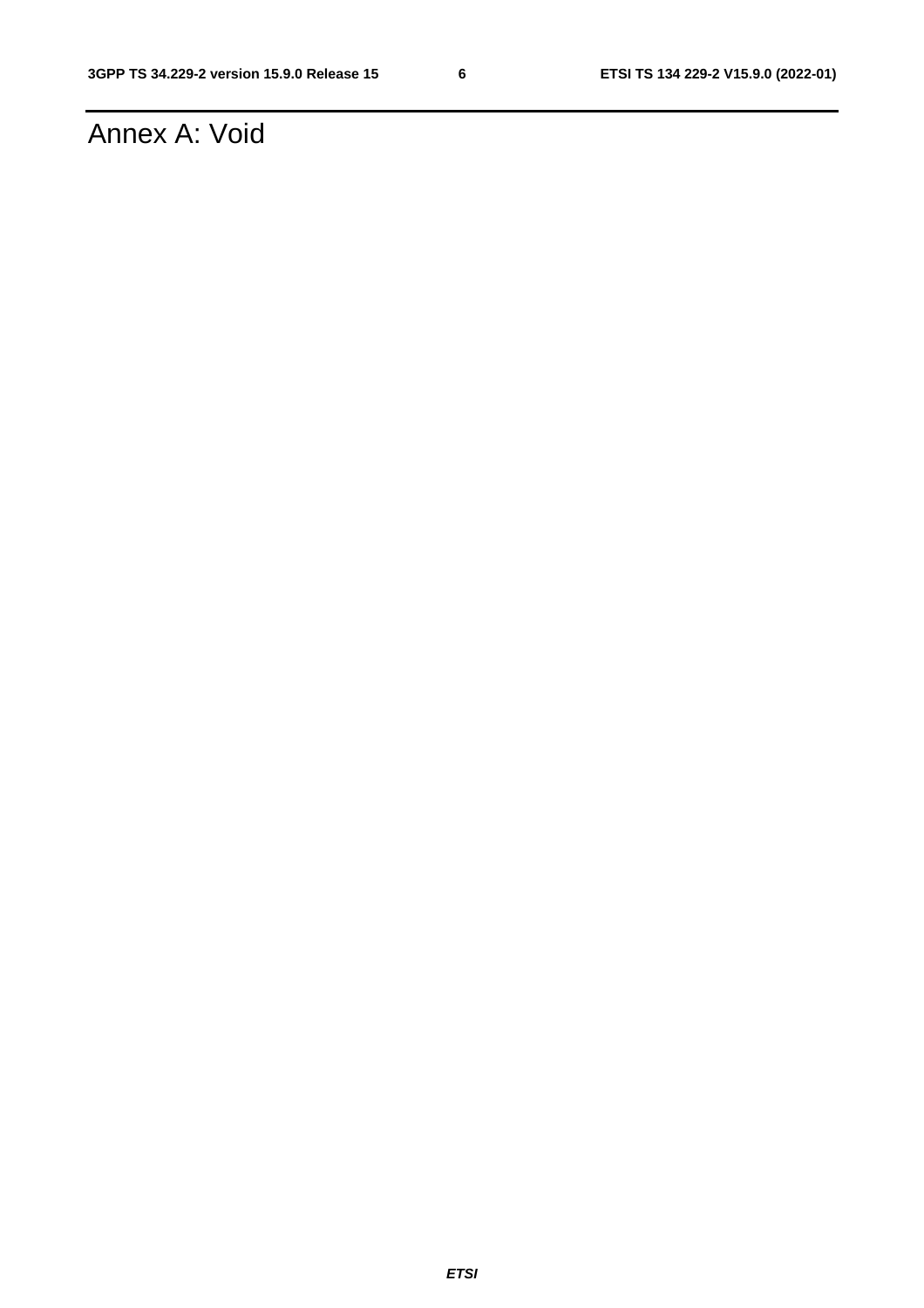Annex B (informative): Change history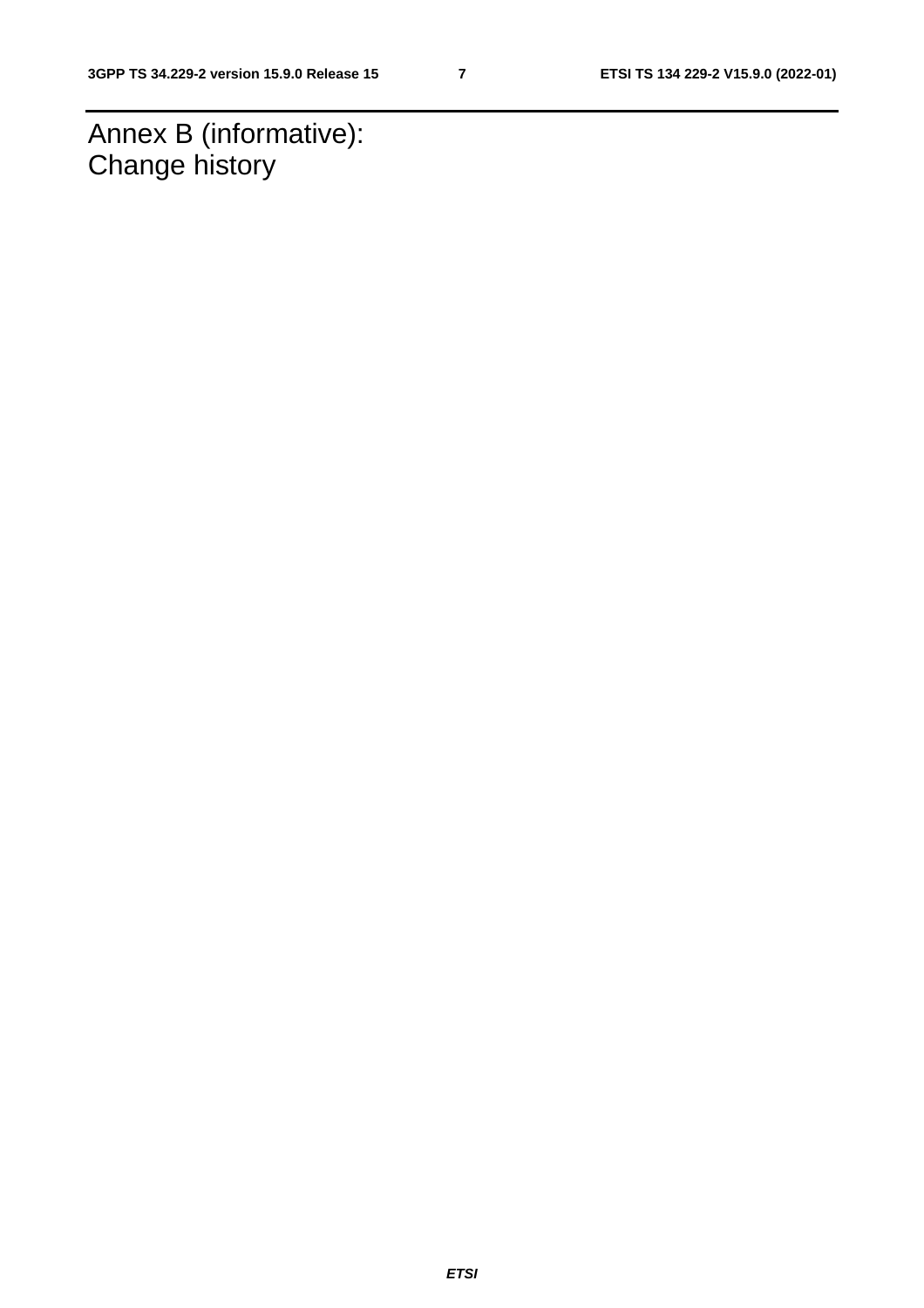| <b>Meeting</b><br>-1st- | Doc-1st-<br>Level      | CR           | Rev | <b>Subject</b>                                                                              | Cat            | Version        | <b>Version</b><br>-New | Doc-2nd-<br>Level      |
|-------------------------|------------------------|--------------|-----|---------------------------------------------------------------------------------------------|----------------|----------------|------------------------|------------------------|
| Level                   |                        |              |     |                                                                                             |                | <b>Current</b> |                        |                        |
| RP-31                   | RP-060053              |              |     | Update to version 1.0.0 and present to RAN#31 for                                           |                | 0.0.1          | 1.0.0                  | R5-060523              |
|                         |                        |              |     | information                                                                                 |                |                |                        |                        |
|                         |                        |              |     | Update to version 2.0.0 during RAN5#31 e-mail                                               |                | 1.0.0          | 2.0.0                  | R5-061399              |
| RP-32                   | RP-060320              |              |     | agreement procedure<br>MCC Editorial clean up version 2.0.1 - and present                   |                | 2.0.0          | 2.0.1                  |                        |
|                         |                        |              |     | to RAN#32 for approval to go under revision control                                         |                |                |                        |                        |
|                         |                        |              |     | (as version 5.0.0)                                                                          |                |                |                        |                        |
|                         |                        |              |     | Update to version 5.0.0 after RAN#32                                                        |                | 2.0.1          | 5.0.0                  |                        |
| <b>RP-33</b>            | RP-060565              | 0001         |     | Applicability for new P-CSCF Discovery List test<br>cases                                   | F              | 5.0.0          | 5.1.0                  | R5-062365              |
| RP-33                   | RP-060565              | 0002         | ä,  | CR to 34.229-2: Update applicability table for IMSCC F                                      |                | 5.0.0          | 5.1.0                  | R5-062026              |
|                         |                        |              |     | test                                                                                        |                |                |                        |                        |
| <b>RP-34</b>            | RP-060746              | 0003         |     | Updating of test cases to cover both IMS support                                            | F              | 5.1.0          | 5.2.0                  | R5-063528              |
|                         |                        |              |     | and early IMS security scenarios, ICS part                                                  |                |                |                        |                        |
| <b>RP-34</b>            | RP-060746              | 0004         |     | ICS part for new registration test cases 8.5, 8.6 and<br>8.7 for early IMS security         | $\mathsf F$    | 5.1.0          | 5.2.0                  | R5-063527              |
| <b>RP-34</b>            | RP-060746              | 0005         |     | Removal of MO Call - 488 not accepted here for rel                                          | F              | 5.1.0          | 5.2.0                  | R5-063331              |
|                         |                        |              |     | 5, ICS part                                                                                 |                |                |                        |                        |
| <b>RP-34</b>            | RP-060746              | 0006         |     | Production of pointer version 5.2.0 of TS 34.229-2                                          | F              | 5.1.0          | 5.2.0                  | R5-063292              |
|                         |                        |              |     | with no technical contents                                                                  |                |                |                        |                        |
| RP-34                   | RP-060748              | 0007         |     | Update to 34.229-2 : Major capabilities                                                     | F              | 5.1.0          | 6.0.0                  | R5-063571              |
| RP-35                   | RP-070089              | 0008         |     | IMS security and early IMS security capability<br>update                                    | F              | 6.0.0          | 6.1.0                  | R5-070426              |
| <b>RP-35</b>            | RP-070089              | 0009         |     | Removal of applicability statements for IMS test                                            | F              | 6.0.0          | 6.1.0                  | R5-070330              |
|                         |                        |              |     | cases 7.7 and 7.8                                                                           |                |                |                        |                        |
| <b>RP-36</b>            | RP-070362              | 0010         |     | Applicability of IMS TC 13.4                                                                | F              | 6.1.0          | 6.2.0                  | R5-071060              |
| <b>RP-36</b>            | RP-070362              | 0011         |     | Coding options for the IPv4 address in PCO IE                                               | F              | 6.1.0          | 6.2.0                  | R5-071438              |
| <b>RP-36</b>            | RP-070362              | 0013         |     | Applicability of Call Control TCs                                                           | F              | 6.1.0          | 6.2.0                  | R5-071507              |
| <b>RP-37</b>            | RP-070607              | 0014         |     | Applicability of re- and de-registration TCs for early<br>IMS                               | F              | 6.2.0          | 6.3.0                  | R5-072115              |
| <b>RP-38</b>            | RP-070874              | 0017         |     | Production of 34.229-2 pointer version in Rel-6                                             | F              | 6.3.0          | 6.4.0                  | R5-073279              |
|                         |                        |              |     | pointing to Rel-7 version                                                                   |                |                |                        |                        |
| <b>RP-38</b>            | RP-070882              | 0015         |     | Applicability of new MTSI MO Call and Call Hold test F                                      |                | 6.3.0          | 7.0.0                  | R5-073445              |
|                         |                        |              |     | cases                                                                                       |                |                |                        |                        |
| <b>RP-38</b>            | RP-070882              | 0016         |     | Add MTSI media capabilities                                                                 | F              | 6.3.0          | 7.0.0                  | R5-073096              |
| RP-39                   | RP-080113              | 0018         |     | Applicability for new MTSI test cases 15.12, 15.13<br>and 15.23                             | F              | 7.0.0          | 7.1.0                  | R5-080597              |
| RP-39                   | RP-080113              | 0019         |     | Applicability for MTSI test case MO MTSI Text call                                          | F              | 7.0.0          | 7.1.0                  | R5-080562              |
| RP-39                   | RP-080114              | 0020         |     | Applicability for MTSI test case Speech AMR,                                                | F              | 7.0.0          | 7.1.0                  | R5-080081              |
|                         |                        |              |     | indicate all codec modes                                                                    |                |                |                        |                        |
| <b>RP-39</b>            | RP-080114              | 0021         |     | Applicability for MTSI test case Speech AMR-WB,                                             | $\overline{F}$ | 7.0.0          | 7.1.0                  | R5-080083              |
|                         |                        |              |     | indicate all codec modes                                                                    |                |                |                        |                        |
| RP-39                   | RP-080114              | 0022         |     | Applicability for MTSI test case MT Video, add<br>speech remove speech                      | F              | 7.0.0          | 7.1.0                  | R5-080590              |
| RP-39                   | RP-080114              | 0023         |     | Update SDP applicability tables                                                             | F              | 7.0.0          | 7.1.0                  | R5-080578              |
| <b>RP-39</b>            | RP-080114              | 0024         |     | Update references in TS 34.229-2                                                            | F              | 7.0.0          | 7.1.0                  | R5-080090              |
| <b>RP-39</b>            | RP-080114              | 0025         |     | Update key to status codes                                                                  | F              | 7.0.0          | 7.1.0                  | R5-080091              |
| <b>RP-39</b>            | RP-080114              | 0026         |     | Addition of Applicability Statement for new MTSI test F                                     |                | 7.0.0          | 7.1.0                  | R5-080603              |
|                         |                        |              |     | cases                                                                                       |                |                |                        |                        |
| <b>RP-40</b>            | RP-080376              | 0027         |     | Applicability statements of new MTSI test cases                                             | F              | 7.1.0          | 7.20                   | R5-081500              |
| RP-40                   | RP-080376              | 0028         |     | Media change capabilities                                                                   | F              | 7.1.0          | 7.20                   | R5-081084              |
| <b>RP-40</b>            | RP-080376              | 0029         |     | Applicability for new MTSI test case MT MTSI<br>Speech call                                 | F              | 7.1.0          | 7.20                   | R5-081085              |
| <b>RP-40</b>            | RP-080376              | 0030         |     | Applicability for new MTSI test case MT MTSI Video                                          | $\overline{F}$ | 7.1.0          | 7.20                   | R5-081086              |
|                         |                        |              |     | call                                                                                        |                |                |                        |                        |
| <b>RP-40</b>            | RP-080376              | 0031         |     | Applicability for new MTSI test case Speech AMR                                             | F              | 7.1.0          | 7.20                   | R5-081088              |
|                         |                        |              |     | indicate selective codec modes                                                              |                |                |                        |                        |
| <b>RP-40</b>            | RP-080376              | 0032         |     | Applicability for new MTSI test case Speech AMR-<br>WB indicate selective codec modes       | $\mathsf F$    | 7.1.0          | 7.20                   | R5-081089              |
| <b>RP-40</b>            | RP-080376              | 0033         |     | Applicability for new MTSI test case MT Speech add  F                                       |                | 7.1.0          | 7.20                   | R5-081090              |
|                         |                        |              |     | video remove video                                                                          |                |                |                        |                        |
| <b>RP-40</b>            | RP-080376              | 0034         |     | Applicability for new MTSI test case MT Speech add F                                        |                | 7.1.0          | 7.20                   | R5-081091              |
|                         |                        |              |     | video remove speech                                                                         |                |                |                        |                        |
| <b>RP-41</b>            | RP-080564              | 0035         |     | Update applicabilities for clause 12 test cases                                             | F              | 7.2.0          | 7.3.0                  | R5-083134              |
| $RP-41$                 | RP-080564              | 0036         |     | Update applicabilities for clause 17 test cases                                             | F              | 7.2.0          | 7.3.0                  | R5-083135              |
| RP-41                   | RP-080564              | 0037         |     | Update applicabilities for clause 16 test cases                                             | F              | 7.2.0          | 7.3.0                  | R5-083136              |
| <b>RP-41</b>            | RP-080564              | 0038         |     | Remove table for MTSI media change                                                          | F<br>F         | 7.2.0          | 7.3.0                  | R5-083137              |
| RP-41<br><b>RP-41</b>   | RP-080564<br>RP-080564 | 0039<br>0040 |     | Correct applicability for test case 14.2<br>Applicability statements of new MTSI test cases | F              | 7.2.0<br>7.2.0 | 7.3.0<br>7.3.0         | R5-083452<br>R5-083560 |
| <b>RP-41</b>            | RP-080557              | 0041         |     | Removal of reference to IMS test case 13.4                                                  | F              | 7.2.0          | 7.3.0                  | R5-083586              |
| <b>RP-42</b>            | RP-080966              | 0042         |     | Applicability statements of new MTSI test cases                                             | F              | 7.3.0          | 8.0.0                  | R5-085049              |
|                         |                        |              |     |                                                                                             |                |                |                        |                        |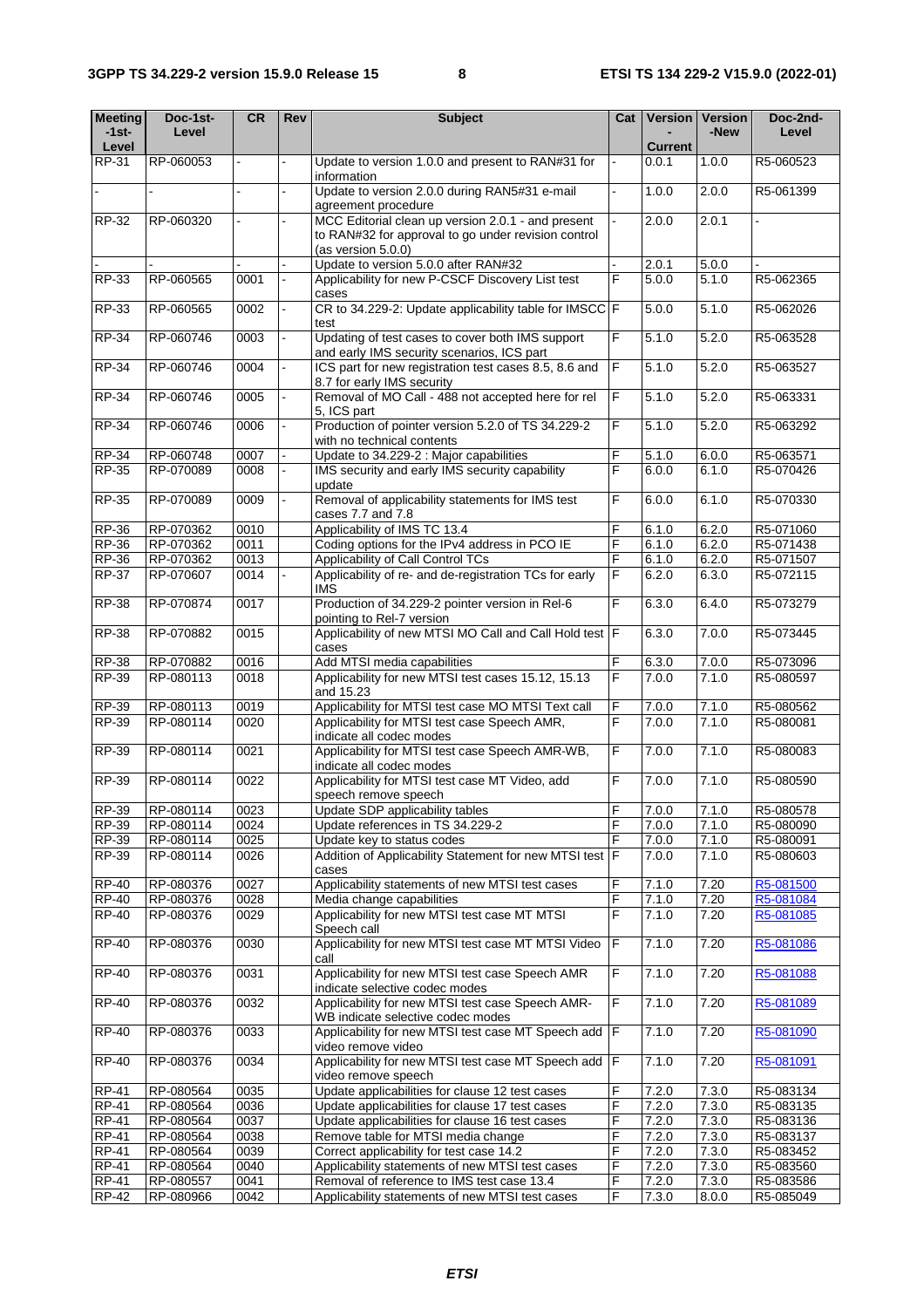| <b>Meeting</b>       | Doc-1st-  | CR   | <b>Rev</b> | <b>Subject</b>                                                                       | Cat         |                | Version   Version | Doc-2nd-  |
|----------------------|-----------|------|------------|--------------------------------------------------------------------------------------|-------------|----------------|-------------------|-----------|
| $-1$ st $-$<br>Level | Level     |      |            |                                                                                      |             | <b>Current</b> | -New              | Level     |
| $RP-31$              | RP-060053 |      |            | Update to version 1.0.0 and present to RAN#31 for                                    |             | 0.0.1          | 1.0.0             | R5-060523 |
| <b>RP-42</b>         | RP-080966 | 0043 |            | information<br>Remove applicabilities for non MTSI related call                      | F           | 7.3.0          | 8.0.0             | R5-085352 |
| <b>RP-42</b>         | RP-080966 | 0044 |            | setup test cases<br>Remove applicabilities for non mandatory use cases               | $\mathsf F$ | 7.3.0          | 8.0.0             | R5-085434 |
| <b>RP-42</b>         | RP-080966 | 0045 |            | Update of applicability of MTSI test cases for                                       | F           | 7.3.0          | 8.0.0             | R5-085444 |
|                      |           |      |            | adding/removing media                                                                |             |                |                   |           |
| <b>RP-43</b>         | RP-090205 | 0046 |            | Update of TS 34.229-2 from Rel-7 to Rel-8                                            | F           | 7.3.0          | 8.0.0             | R5-090764 |
| RP-43                | RP-090214 | 0047 |            | Applicability statements of new MTSI test cases                                      | F           | 8.0.0          | 8.1.0             | R5-090346 |
| RP-43                | RP-090214 | 0048 |            | Applicability statements of new MTSI test cases                                      | F           | 8.0.0          | 8.1.0             | R5-090624 |
| $RP-43$              | RP-090214 | 0049 |            | Remove applicabilities for non MTSI related call<br>setup test cases (2nd)           | F           | 8.0.0          | 8.1.0             | R5-090626 |
| <b>RP-43</b>         | RP-090214 | 0050 |            | Add applicabilities for new clause 16 test cases                                     | F           | 8.0.0          | 8.1.0             | R5-090627 |
| <b>RP-43</b>         | RP-090214 | 0051 |            | Remove applicabilities for removed clause 16 test<br>cases                           | F           | 8.0.0          | 8.1.0             | R5-090628 |
| $RP-43$              | RP-090214 | 0052 |            | Add applicability for new clause 17 test case                                        | F           | 8.0.0          | 8.1.0             | R5-090629 |
| <b>RP-44</b>         | RP-090433 | 0053 |            | Addition of PICS for support of UI Message Waiting<br>Indication                     | F           | 8.1.0          | 8.2.0             | R5-092218 |
| <b>RP-45</b>         | RP-090794 | 0054 |            | Update table A.318 SDP types                                                         | F           | 8.2.0          | 8.3.0             | R5-094354 |
| <b>RP-46</b>         | RP-091116 | 0055 |            | Update applicability for test cases 14.1 and 14.2                                    | F           | 8.3.0          | 8.4.0             | R5-095818 |
| <b>RP-46</b>         | RP-091118 | 0056 |            | Update applicability for test case 12.2                                              | F           | 8.3.0          | 8.4.0             | R5-095820 |
| <b>RP-46</b>         | RP-091118 | 0057 |            | Update table A.12                                                                    | F           | 8.3.0          | 8.4.0             | R5-096181 |
| <b>RP-47</b>         | RP-100155 | 0058 |            | Addition of applicability for new SMS over IMS test<br>case                          | F           | 8.4.0          | 8.5.0             | R5-100083 |
| <b>RP-47</b>         | RP-100155 | 0059 |            | Add capability for SMS over IP                                                       | F           | 8.4.0          | 8.5.0             | R5-100510 |
| <b>RP-47</b>         | RP-100155 | 0060 |            | Add applicability for SMS test cases                                                 | F           | 8.4.0          | 8.5.0             | R5-100511 |
| <b>RP-47</b>         |           |      |            | Moved to v9.0.0 with no change                                                       |             | 8.5.0          | 9.0.0             |           |
| <b>RP-48</b>         | RP-100511 | 0061 |            | Adding capabilities to TS 34.229-2 for VoLTE profile<br>alignment                    | F           | 9.0.0          | 9.1.0             | R5-103856 |
| <b>RP-49</b>         | RP-100985 | 0063 |            | Introducing new MTSI test cases for CF and CW                                        | F           | 9.1.0          | 9.2.0             | R5-104293 |
| <b>RP-49</b>         | RP-100986 | 0064 |            | Add radio capabilities                                                               | F           | 9.1.0          | 9.2.0             | R5-104312 |
| <b>RP-49</b>         | RP-100986 | 0065 |            | Update security scheme with GIBA                                                     | F           | 9.1.0          | 9.2.0             | R5-104436 |
| <b>RP-49</b>         | RP-100986 | 0066 |            | Update applicability for clause 8 registration test<br>cases                         | F           | 9.1.0          | 9.2.0             | R5-104438 |
| <b>RP-49</b>         | RP-100986 | 0067 |            | Update applicability for test case 13.1                                              | F           | 9.1.0          | 9.2.0             | R5-104439 |
| $RP-49$              | RP-100838 | 0068 |            | Introducing new test cases for IMS emergency<br>registration                         | F           | 9.1.0          | 9.2.0             | R5-104737 |
|                      |           |      |            | Editorial renumbering of test cases 15.27 - 15.30 in<br>order to align with GCF list |             | 9.1.0          | 9.2.0             |           |
| $RP-50$              | RP-101146 | 0072 |            | Remove applicability for test case 14.1 and 14.2                                     | F           | 9.2.0          | 9.3.0             | R5-106488 |
| RP-50                | RP-101146 | 0071 |            | Update of applicability for MTSI test cases                                          | F           | 9.2.0          | 9.3.0             | R5-106302 |
| <b>RP-50</b>         | RP-101146 | 0070 |            | Remove PSS tables                                                                    | F           | 9.2.0          | 9.3.0             | R5-106239 |
| $RP-50$              | RP-101146 | 0069 |            | Add new test case 15.14a CB while roaming                                            | F           | 9.2.0          | 9.3.0             | R5-106153 |
| <b>RP-50</b>         | RP-101146 | 0073 |            | Update security, adressing and SIP compression<br>tables                             | F           | 9.2.0          | 9.3.0             | R5-106579 |
| $RP-50$              | RP-101156 | 0076 |            | Introducing TC 19.1.1 Basic IMS emergency call<br>over EPS                           | F           | 9.2.0          | 9.3.0             | R5-106591 |
| <b>RP-50</b>         | RP-101146 | 0075 |            | <b>Update MTSI information</b>                                                       | F           | 9.2.0          | 9.3.0             | R5-106584 |
| RP-50                | RP-101146 | 0074 |            | Update additional information for IPv4                                               | F           | 9.2.0          | 9.3.0             | R5-106582 |
| <b>RP-50</b>         | RP-101146 | 0078 |            | Update abbreviations and conventions                                                 | F           | 9.2.0          | 9.3.0             | R5-106686 |
| $RP-50$              | RP-101146 | 0077 |            | Rel-8 IMS test case applicabilities                                                  | F           | 9.2.0          | 9.3.0             | R5-106685 |
|                      |           |      |            | Added email agreed R5-106685                                                         |             | 9.3.0          | 9.3.1             |           |
| <b>RP-51</b>         | RP-110165 | 0079 |            | Applicability for IMS TCs updated or added to Rel-8                                  | F           | 9.3.1          | 9.4.0             | R5-110264 |
| <b>RP-51</b>         | RP-110174 | 0080 |            | Introducing IMS emergency TCs 19.1.2, 19.1.4,<br>19.5.6                              | F           | 9.3.1          | 9.4.0             | R5-110270 |
| <b>RP-51</b>         | RP-110165 | 0081 |            | Update roles and ICS related to SIP                                                  | F           | 9.3.1          | 9.4.0             | R5-110291 |
| $RP-51$              | RP-110165 | 0082 |            | Update applicability roles                                                           | F           | 9.3.1          | 9.4.0             | R5-110292 |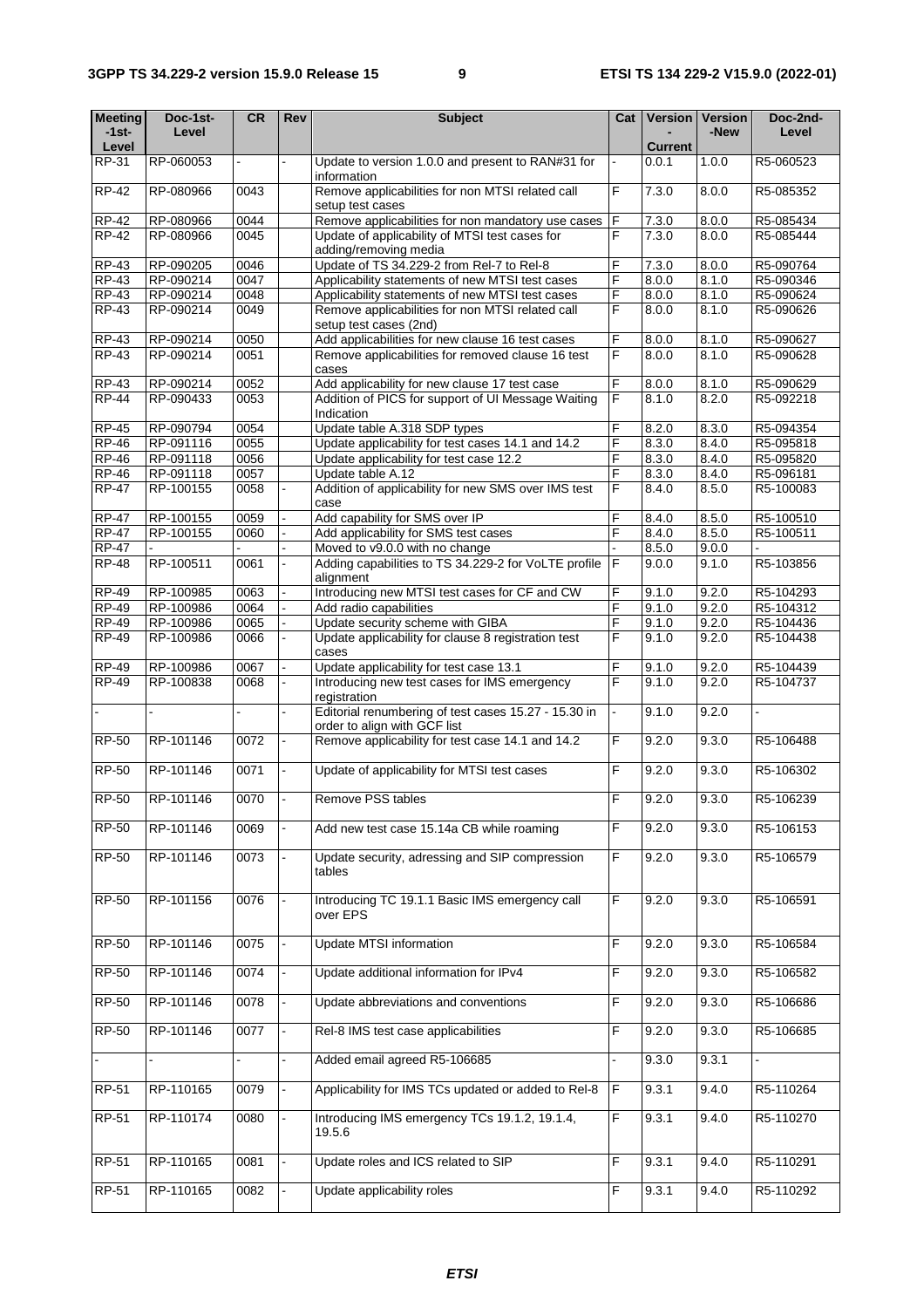| <b>Meeting</b><br>$-1$ st $-$<br>Level | Doc-1st-<br>Level | <b>CR</b> | Rev            | <b>Subject</b>                                                                                                                   |    | Cat   Version<br>Current | <b>Version</b><br>-New | Doc-2nd-<br>Level |
|----------------------------------------|-------------------|-----------|----------------|----------------------------------------------------------------------------------------------------------------------------------|----|--------------------------|------------------------|-------------------|
| RP-31                                  | RP-060053         |           |                | Update to version 1.0.0 and present to RAN#31 for<br>information                                                                 | L, | 0.0.1                    | 1.0.0                  | R5-060523         |
| <b>RP-51</b>                           | RP-110165         | 0083      |                | Update SIP compression table                                                                                                     | F  | 9.3.1                    | 9.4.0                  | R5-110293         |
| <b>RP-51</b>                           | RP-110165         | 0084      |                | Remove SDP tables                                                                                                                | F  | 9.3.1                    | 9.4.0                  | R5-110294         |
| <b>RP-51</b>                           | RP-110165         | 0085      |                | Update additional information                                                                                                    | F  | 9.3.1                    | 9.4.0                  | R5-110295         |
| <b>RP-51</b>                           | RP-110165         | 0086      |                | Update UE implementation types                                                                                                   | F  | 9.3.1                    | 9.4.0                  | R5-110296         |
| <b>RP-51</b>                           | RP-110165         | 0087      |                | Update applicability for test case 10.1                                                                                          | F  | 9.3.1                    | 9.4.0                  | R5-110378         |
| <b>RP-51</b>                           | RP-110165         | 0088      |                | Update applicability for test cases 12.2, 12.13, 12.16   F<br>and 12.17                                                          |    | 9.3.1                    | 9.4.0                  | R5-110379         |
| <b>RP-51</b>                           | RP-110165         | 0089      |                | Update applicability for test cases 16.1, 16.2, 16.3<br>and 16.4                                                                 | F  | 9.3.1                    | 9.4.0                  | R5-110381         |
| <b>RP-51</b>                           | RP-110165         | 0090      |                | Applicable release upgrade for clause 6 and 7 test<br>cases                                                                      | F  | 9.3.1                    | 9.4.0                  | R5-110401         |
| <b>RP-51</b>                           | RP-110165         | 0091      |                | Update applicability of test cases 16.11, 16.12,<br>16.13, 17.2, 17.6, 17.17 and 17.18.                                          | F  | 9.3.1                    | 9.4.0                  | R5-110500         |
| <b>RP-51</b>                           | RP-110165         | 0092      |                | update applicability for test cases 13.1, 13.2 and<br>13.3                                                                       | F  | 9.3.1                    | 9.4.0                  | R5-110707         |
| <b>RP-51</b>                           | RP-110174         | 0093      |                | Introduction of applicability conditions for new test<br>cases for CT1 aspects of IMS emergency call over<br><b>GPRS and EPS</b> | F  | 9.3.1                    | 9.4.0                  | R5-110811         |
| <b>RP-51</b>                           | RP-110174         | 0094      |                | Applicability for new emergency test case 19.3.2                                                                                 | F  | 9.3.1                    | 9.4.0                  | R5-110812         |
| <b>RP-51</b>                           | RP-110165         | 0095      |                | Introducing new MTSI test cases for Three Way<br>Session and CW                                                                  | F  | 9.3.1                    | 9.4.0                  | R5-110822         |
| RP-52                                  | RP-110660         | 0096      |                | New IMS emergency TCs 19.5.7, 19.5.8, 19.5.9,<br>19.5.10                                                                         | F  | 9.4.0                    | 9.5.0                  | R5-112175         |
| <b>RP-52</b>                           | RP-110660         | 0097      |                | Add applicability for new test case 19.4.1                                                                                       | F  | 9.4.0                    | 9.5.0                  | R5-112497         |
| <b>RP-52</b>                           | RP-110651         | 0098      |                | Applicability for IMS TCs updated or added to Rel-8                                                                              | F  | 9.4.0                    | 9.5.0                  | R5-112647         |
| <b>RP-52</b>                           | RP-110660         | 0099      |                | Introduction of applicability conditions for new test<br>cases for CT1 aspects of IMS emergency call over<br>GPRS and EPS        | F  | 9.4.0                    | 9.5.0                  | R5-112652         |
| RP-53                                  | RP-111151         | 0100      | $\blacksquare$ | Applicability of new test cases for SSAC                                                                                         | F  | 9.5.0                    | 9.6.0                  | R5-113746         |
| <b>RP-54</b>                           | RP-111591         | 0101      |                | Correction to applicability for test case 19.5.9 and<br>19.5.10                                                                  | F  | 9.6.0                    | 9.7.0                  | R5-115183         |
| <b>RP-54</b>                           | RP-111583         | 0102      |                | Update test case numbering                                                                                                       | F  | 9.6.0                    | 9.7.0                  | R5-115345         |
| <b>RP-55</b>                           | RP-120195         | 0103      |                | Update to test case 12.19                                                                                                        | F  | 9.7.0                    | 9.8.0                  | R5-120437         |
| <b>RP-55</b>                           | RP-120192         | 0104      |                | Correcting applicability for test case 19.3.2 and a<br>PICS condition                                                            | F  | 9.7.0                    | 9.8.0                  | R5-120692         |
| <b>RP-56</b>                           | RP-120657         | 0105      |                | Update to ICS proforma table for Additional<br>information                                                                       | F  | 9.8.0                    | 9.9.0                  | R5-121282         |
| <b>RP-56</b>                           | RP-120655         | 0106      |                | Removing TC 19.1.4 applicability                                                                                                 | F  | 9.8.0                    | 9.9.0                  | R5-121431         |
| <b>RP-56</b>                           | RP-120655         | 0107      |                | Adding applicability for test case 19.3.3 and 19.3.4                                                                             | F  | 9.8.0                    | 9.9.0                  | R5-121499         |
| RP-56                                  | RP-120649         | 0108      |                | Applicability for video test cases 12.21, 12.22. 17.1<br>and 17.2                                                                | F  | 9.8.0                    | 9.9.0                  | R5-122120         |
| RP-57                                  | RP-121103         | 0109      |                | Update to ICS proforma table for Additional<br>information                                                                       | F  | 9.9.0                    | 9.10.0                 | R5-123201         |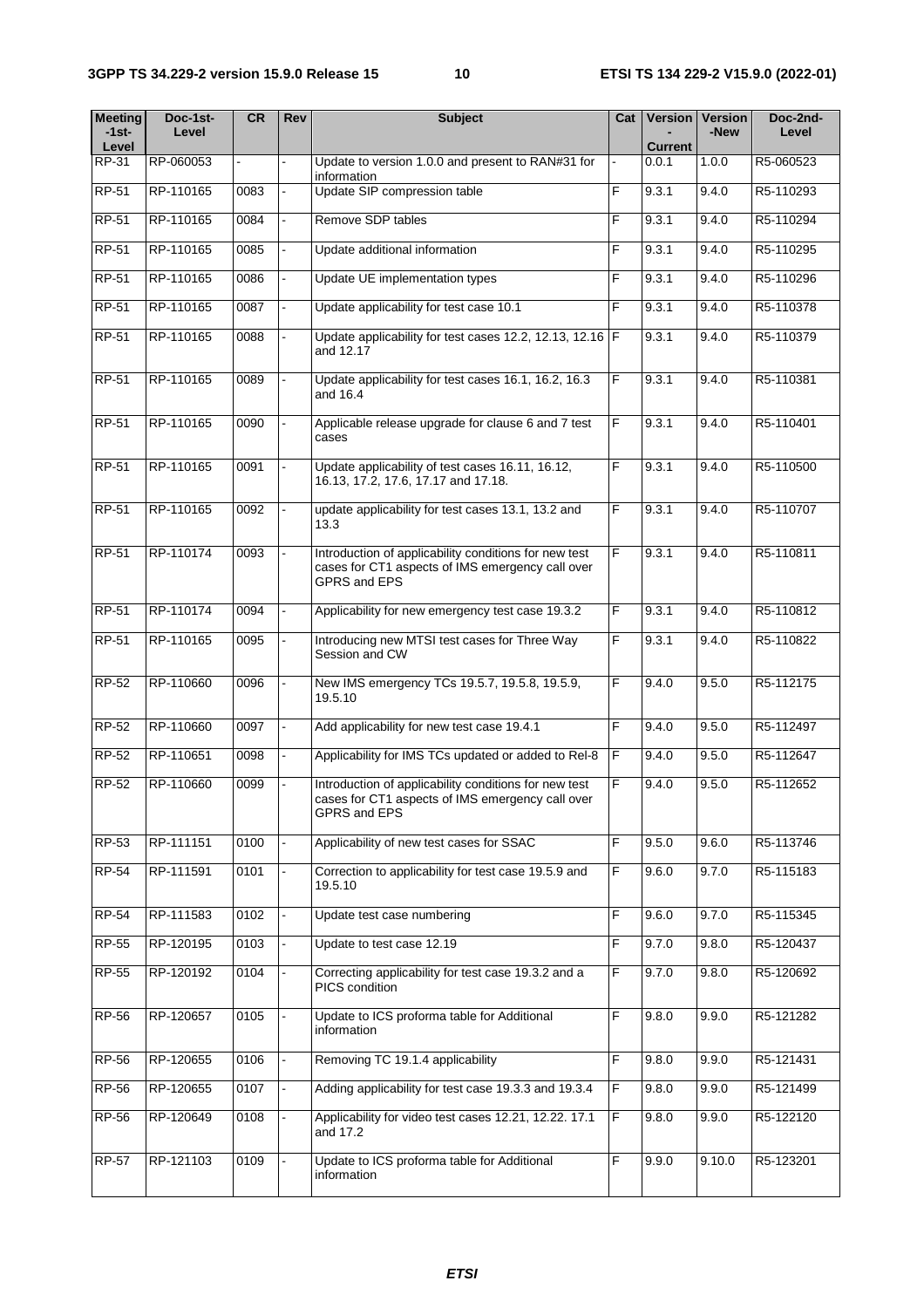| <b>Meeting</b><br>$-1$ st $-$<br>Level | Doc-1st-<br>Level | <b>CR</b> | Rev            | <b>Subject</b>                                                                   |   | Cat   Version<br>Current | <b>Version</b><br>-New | Doc-2nd-<br>Level |
|----------------------------------------|-------------------|-----------|----------------|----------------------------------------------------------------------------------|---|--------------------------|------------------------|-------------------|
| RP-31                                  | RP-060053         | ÷.        |                | Update to version 1.0.0 and present to RAN#31 for<br>information                 |   | 0.0.1                    | 1.0.0                  | R5-060523         |
| <b>RP-58</b>                           | RP-121664         | 0110      |                | Update applicability for emergency test cases                                    | F | 9.10.0                   | 9.11.0                 | R5-125617         |
| <b>RP-58</b>                           | RP-121685         | 0111      |                | Update to ICS proforma table for Additional<br>information                       | F | 9.11.0                   | 10.0.0                 | R5-126005         |
| <b>RP-60</b>                           | RP-130625         | 0113      |                | Addition of testing function                                                     | F | 10.0.0                   | 10.1.0                 | R5-131165         |
| RP-60                                  | RP-130611         | 0114      | ÷.             | Applicability of 19.1.3a and 19.3.2a                                             | F | 10.0.0                   | 10.1.0                 | R5-131876         |
| <b>RP-60</b>                           | RP-130625         | 0115      |                | 34.229-2 specification clean up                                                  | F | 10.0.0                   | 10.1.0                 | R5-132012         |
| RP-61                                  | RP-131114         | 0116      |                | Update reference for Update UE Location<br>Information                           | F | 10.1.0                   | 10.2.0                 | R5-133631         |
| RP-61                                  | RP-131102         | 0117      |                | Correction of applicability for test cases 19.1.1 and<br>19.3.1                  | F | 10.1.0                   | 10.2.0                 | R5-133708         |
| RP-62                                  | RP-131875         | 0118      |                | Remove applicabilities for not needed test cases                                 | F | 10.2.0                   | 10.3.0                 | R5-134298         |
| RP-62                                  | RP-131875         | 0119      |                | Update for IR.92 version 7                                                       | F | 10.2.0                   | 10.3.0                 | R5-135021         |
| RP-63                                  | $\mathbf{r}$      |           | ٠              | Upgraded to v11.0.0 without change                                               | F | 10.3.0                   | 11.0.0                 |                   |
| RP-63                                  | RP-140306         | 0120      | $\blacksquare$ | Remove applicability for test case 16.1                                          | F | 11.0.0                   | 12.0.0                 | R5-140929         |
| $RP-63$                                | RP-140306         | 0120      | ÷.             | Remove applicability for test case 16.1                                          | F | 11.0.0                   | 12.0.0                 | R5-140929         |
| $RP-63$                                | RP-140334         | 0121      |                | Applicability of new test cases for SSAC in<br>connected mode                    | F | 11.0.0                   | 12.0.0                 | R5-140930         |
| RP-63                                  | RP-140333         | 0122      |                | Addition of new condition for bSRVCC                                             | F | 11.0.0                   | 12.0.0                 | R5-140968         |
| <b>RP-64</b>                           | RP-140815         | 0123      |                | Applicability of new test cases for the UE receiving<br>SIP_380                  | F | 12.0.0                   | 12.1.0                 | R5-142959         |
| RP-64                                  | RP-140812         | 0124      |                | Update call hold applicability for IR.92 versions                                | F | 12.0.0                   | 12.1.0                 | R5-142960         |
| <b>RP-65</b>                           | RP-141571         | 0125      |                | Editorial correction of the 16.4 test case title                                 | F | 12.1.0                   | 12.2.0                 | R5-144130         |
| <b>RP-65</b>                           | RP-141571         | 0126      |                | Add XCAP capabilities                                                            | F | 12.1.0                   | 12.2.0                 | R5-144531         |
| <b>RP-65</b>                           | RP-141571         | 0127      |                | Editorial correction of codec table number                                       | F | 12.1.0                   | 12.2.0                 | R5-144559         |
| <b>RP-65</b>                           | RP-141596         | 0128      |                | Editorial correction of section order related to Rel-12 F<br>SSAC                |   | 12.1.0                   | 12.2.0                 | R5-144696         |
| RP-65                                  | RP-141573         | 0129      |                | Addition of new applicability for SIP error handling<br>test cases               | F | 12.1.0                   | 12.2.0                 | R5-144697         |
| RP-65                                  | RP-141571         | 0130      |                | Addition of applicability statements for new IMS<br>Video test cases             | F | 12.1.0                   | 12.2.0                 | R5-144698         |
| <b>RP-65</b>                           | RP-141573         | 0131      |                | Correction to applicability of test case 19.1.3b                                 | F | 12.1.0                   | 12.2.0                 | R5-144749         |
| RP-66                                  | RP-142054         | 0132      |                | Correction to applicability of GCF WI-103 IMS<br>Testcase 8.3                    | F | 12.2.0                   | 12.3.0                 | R5-145157         |
| RP-66                                  | RP-142073         | 0133      |                | Update of Additional Information table for rSRVCC                                | F | 12.2.0                   | 12.3.0                 | R5-145751         |
| RP-66                                  | RP-142056         | 0134      |                | Applicability of test case 19.3.2c                                               | F | 12.2.0                   | 12.3.0                 | R5-145770         |
| RP-66                                  | RP-142056         | 0135      |                | Correction to Applicability of GCF WI-154 IMS<br><b>Emergency Call Testcases</b> | F | 12.2.0                   | 12.3.0                 | R5-145778         |
| <b>RP-67</b>                           | RP-150322         | 0136      |                | Add applicability for new GBA test case                                          | F | 12.3.0                   | 12.4.0                 | R5-150537         |
| <b>RP-67</b>                           | RP-150322         | 0137      |                | Add capability for GBA                                                           | F | 12.3.0                   | 12.4.0                 | R5-150712         |
| RP-67                                  | RP-150322         | 0138      |                | Clarification on A.12/23 vs A.12/35                                              | F | 12.3.0                   | 12.4.0                 | R5-150737         |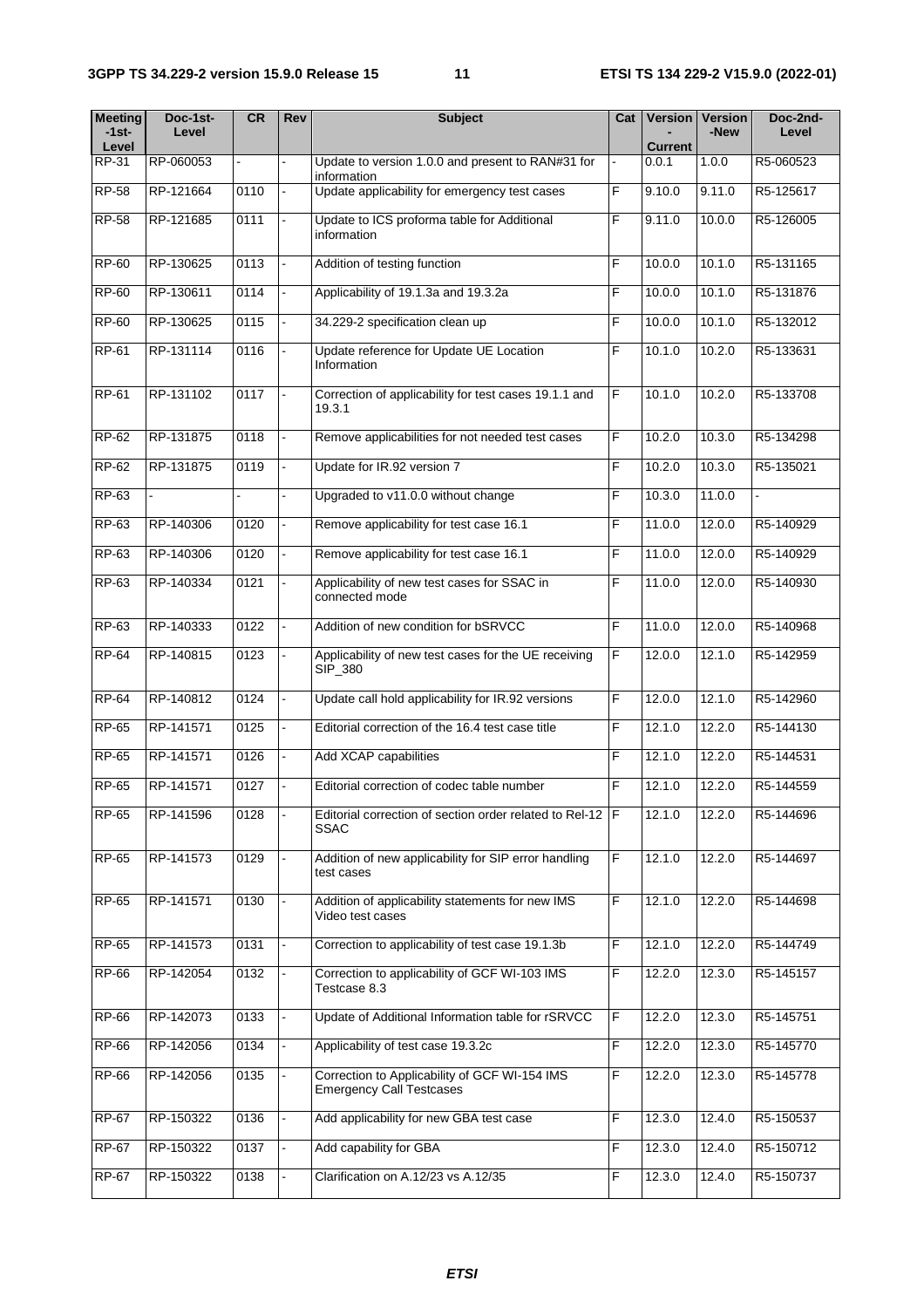| <b>Meeting</b><br>$-1$ st $-$<br>Level | Doc-1st-<br>Level | <b>CR</b> | Rev            | <b>Subject</b>                                                                                                                                                       | Cat            | Version<br><b>Current</b> | Version<br>-New | Doc-2nd-<br>Level |
|----------------------------------------|-------------------|-----------|----------------|----------------------------------------------------------------------------------------------------------------------------------------------------------------------|----------------|---------------------------|-----------------|-------------------|
| RP-31                                  | RP-060053         |           |                | Update to version 1.0.0 and present to RAN#31 for                                                                                                                    |                | 0.0.1                     | 1.0.0           | R5-060523         |
| <b>RP-68</b>                           | RP-150884         | 0140      |                | information<br>Add capability for access type                                                                                                                        | F              | 12.4.0                    | 12.5.0          | R5-151243         |
| <b>RP-68</b>                           | RP-150886         | 0145      |                | Correction to test case applicability 19.1.1 and<br>19.3.1 for location information                                                                                  | F              | 12.4.0                    | 12.5.0          | R5-151518         |
| <b>RP-68</b>                           | RP-150884         | 0139      | $\mathbf{1}$   | Updates for GBA testing - Part2                                                                                                                                      | F              | 12.4.0                    | 12.5.0          | R5-151962         |
| <b>RP-68</b>                           | RP-150884         | 0144      | $\mathbf{1}$   | Change of applicability for Testcase 8.3                                                                                                                             | F              | 12.4.0                    | 12.5.0          | R5-151963         |
| <b>RP-68</b>                           | RP-150884         | 0146      | $\mathbf{1}$   | Applicability for new TC 20.1 Mobile Originating CAT   F<br>- Forking Model                                                                                          |                | 12.4.0                    | 12.5.0          | R5-151964         |
| <b>RP-68</b>                           | RP-150906         | 0142      | $\mathbf{1}$   | Add capability for EVS                                                                                                                                               | F              | 12.4.0                    | 12.5.0          | R5-151969         |
| <b>RP-68</b>                           | RP-150906         | 0143      | $\mathbf{1}$   | Add applicability for new MO EVS test case                                                                                                                           | F              | 12.4.0                    | 12.5.0          | R5-151970         |
| RP-69                                  | RP-151427         | 0149      |                | Add applicability for new MT EVS test case                                                                                                                           | F              | 12.5.0                    | 12.6.0          | R5-153538         |
| RP-69                                  | RP-151409         | 0152      |                | Rewording of PICS for video feature tag                                                                                                                              | F              | 12.5.0                    | 12.6.0          | R5-153680         |
| RP-69                                  | RP-151409         | 0148      | 1              | Correction to description of applicability of testcase<br>8.3                                                                                                        | F              | 12.5.0                    | 12.6.0          | R5-153767         |
| <b>RP-69</b>                           | RP-151409         | 0153      |                | New PICS for dialog usage upon subscription to<br>conference event package                                                                                           | F              | 12.5.0                    | 12.6.0          | R5-153790         |
| RP-69                                  | RP-151427         | 0151      | $\mathbf{1}$   | Add applicability for new MT EVS test case 12.25                                                                                                                     | F              | 12.5.0                    | 12.6.0          | R5-153951         |
| RP-69                                  | RP-151409         | 0154      | $\mathbf{1}$   | Test case applicability changes due to Split of XCAP   F<br>test case 15.14a                                                                                         |                | 12.5.0                    | 12.6.0          | R5-153996         |
| <b>RP-69</b>                           |                   |           |                | update of the "non-specific references" in section 2<br>according to the approved R5-153582 and an action<br>point on ETSI MCC                                       |                | 12.5.0                    | 12.6.0          |                   |
| <b>RP-70</b>                           | RP-151703         | 0158      |                | Add applicability for new MT EVS test case                                                                                                                           | F              | 12.6.0                    | 12.7.0          | R5-155468         |
| <b>RP-70</b>                           | RP-151684         | 0159      |                | Remove outdated reference                                                                                                                                            | F              | 12.6.0                    | 12.7.0          | R5-155760         |
| <b>RP-71</b>                           | RP-160117         | 0164      |                | Removing item on subscription to conference event<br>package                                                                                                         | F              | 12.7.0                    | 12.8.0          | R5-160554         |
| <b>RP-71</b>                           | RP-160116         | 0161      | l 1            | Correction of Applicability of Test Case 8.14 by<br>introduction of PICS for Multiple IMPU per TS<br>24.229 Section 5.1.1.4                                          | F              | 12.7.0                    | 12.8.0          | R5-160910         |
| <b>RP-71</b>                           | RP-160117         | 0162      | $\mathbf{1}$   | Correction of PICS applicability for TC 15.21 and<br>15.21b with introduction of new PICS for Network<br>Invitation to Conference per TS 24.147 Section<br>5.3.1.4.2 | $\mathsf F$    | 12.7.0                    | 12.8.0          | R5-160911         |
| <b>RP-71</b>                           | RP-160119         | 0166      |                | Applicability updates on IMS emergency call test<br>case 19.3.2                                                                                                      | $\overline{F}$ | 12.7.0                    | 12.8.0          | R5-160938         |
| <b>RP-71</b>                           | RP-160117         | 0163      | 1              | Removal of outdated versions of GSMA PRD IR.92                                                                                                                       | F              | 12.7.0                    | 12.8.0          | R5-160944         |
| <b>RP-71</b>                           | RP-160096         | 0800      | $\mathbf{1}$   | Applicability of new MTSI Fixed Broadband Access<br>test cases                                                                                                       | $\overline{F}$ | 12.7.0                    | 12.8.0          | R5-160974         |
| <b>RP-71</b>                           | RP-160117         | 0165      | $\overline{1}$ | Addition of applicability statements for new OIR/TIR<br>test cases                                                                                                   | F              | 12.7.0                    | 12.8.0          | R5-160977         |
| <b>RP-72</b>                           | RP-160831         | 0168      |                | Add applicabilities for new WLAN supplementary<br>services test cases                                                                                                | F              | 12.8.0                    | 12.9.0          | R5-162070         |
| <b>RP-72</b>                           | RP-160831         | 0169      |                | Add IR.51 IMS Profile for Voice, Video and SMS<br>over Wi-Fi                                                                                                         | F              | 12.8.0                    | 12.9.0          | R5-162071         |
| <b>RP-72</b>                           | RP-160830         | 0173      |                | Add applicabilities for new Fixed Broadband Access<br>supplementary services test cases                                                                              | F              | 12.8.0                    | 12.9.0          | R5-162106         |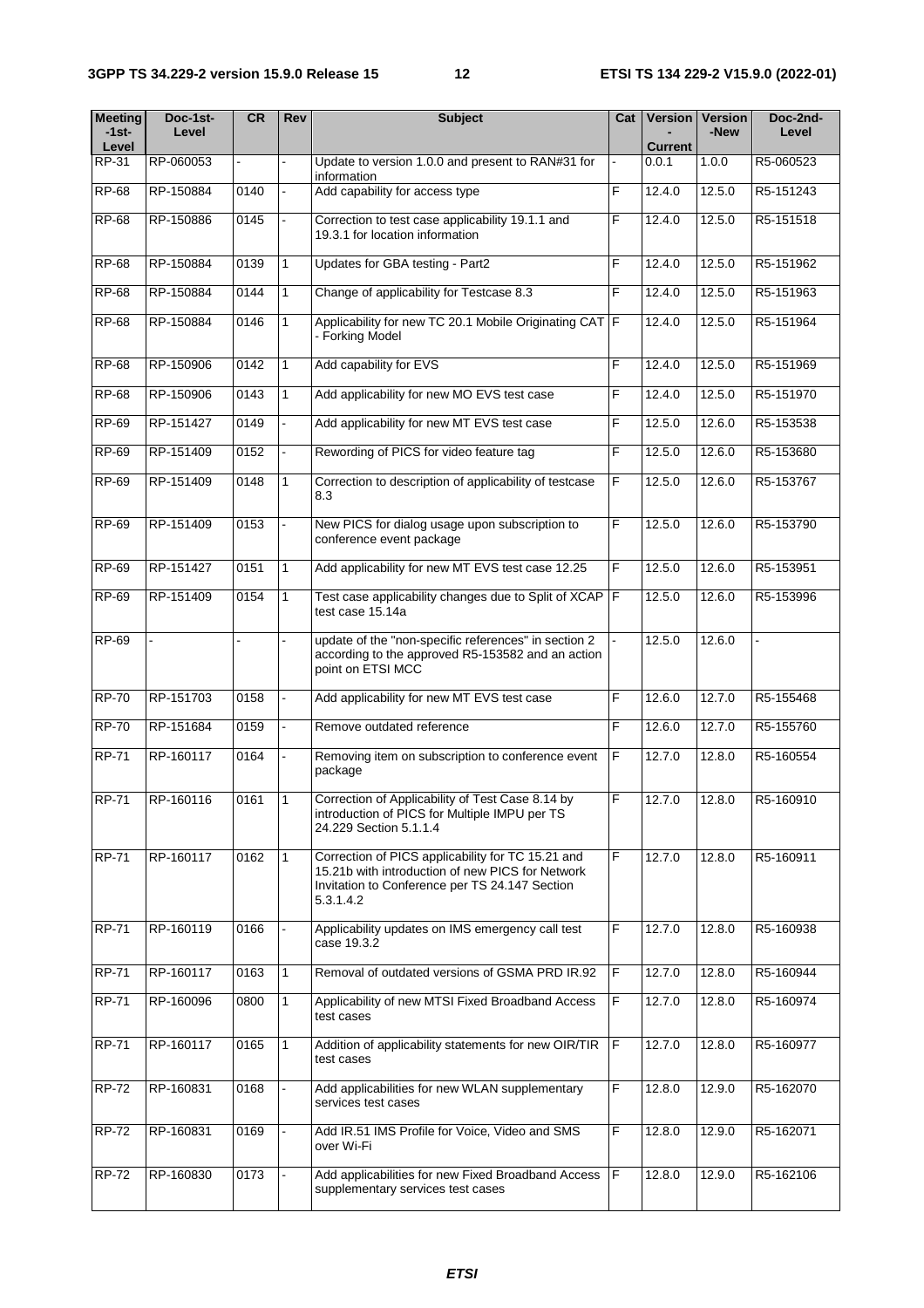| <b>Meeting</b><br>$-1$ st $-$ | Doc-1st-<br>Level | CR   | Rev            | <b>Subject</b>                                                                      | Cat | <b>Version</b>          | <b>Version</b><br>-New | Doc-2nd-<br>Level |
|-------------------------------|-------------------|------|----------------|-------------------------------------------------------------------------------------|-----|-------------------------|------------------------|-------------------|
| Level<br>RP-31                | RP-060053         |      |                | Update to version 1.0.0 and present to RAN#31 for                                   |     | <b>Current</b><br>0.0.1 | 1.0.0                  | R5-060523         |
|                               | RP-160830         | 0175 |                | information                                                                         | F   |                         |                        | R5-162149         |
| <b>RP-72</b>                  |                   |      |                | Adding mnemonics for PICS                                                           |     | 12.8.0                  | 12.9.0                 |                   |
| $RP-72$                       | RP-160845         | 0177 |                | Applicability of new MTSI Fixed Broadband Access<br>test cases                      | F   | 12.8.0                  | 12.9.0                 | R5-162162         |
| <b>RP-72</b>                  | RP-160845         | 0178 |                | Removing item 35 from Table A.12                                                    | F   | 12.8.0                  | 12.9.0                 | R5-162314         |
| $RP-72$                       | RP-160845         | 0170 | $\mathbf{1}$   | Update applicability for AMR-WB                                                     | F   | 12.8.0                  | 12.9.0                 | R5-162939         |
| $RP-72$                       | RP-160845         | 0180 | $\overline{2}$ | Correction to applicability of IMS test cases                                       | F   | 12.8.0                  | 12.9.0                 | R5-162941         |
| $RP-72$                       | RP-160858         | 0172 | $\mathbf{1}$   | Specification 34.229-2 clean up for XML project                                     | F   | 12.8.0                  | 12.9.0                 | R5-163014         |
| $RP-72$                       | RP-160845         | 0167 | $\mathbf{1}$   | Correction to the applicability of SS test cases<br>requiring XCAP authentication   | F   | 12.8.0                  | 12.9.0                 | R5-163070         |
| <b>RP-73</b>                  | RP-161426         | 0181 |                | Removing unused references                                                          | F   | 12.9.0                  | 12.10.0                | R5-165202         |
| <b>RP-73</b>                  | RP-161397         | 0182 |                | Add applicabilities for WLAN supplementary services F<br>test cases                 |     | 12.9.0                  | 12.10.0                | R5-165209         |
| <b>RP-73</b>                  | RP-161396         | 0183 |                | Add applicabilities for Fixed Broadband Access<br>supplementary services test cases | F   | 12.9.0                  | 12.10.0                | R5-165291         |
| <b>RP-73</b>                  | RP-161426         | 0185 |                | Renaming of the PICS parameter for MO/MT SMS<br>over IP feature capability          | F   | 12.9.0                  | 12.10.0                | R5-165685         |
| <b>RP-73</b>                  | RP-161426         | 0184 | $\mathbf{1}$   | Align GBA usage                                                                     | F   | 12.9.0                  | $\overline{12.10.0}$   | R5-166278         |
| <b>RP-73</b>                  | $\blacksquare$    |      |                | upgraded to v13.0.0 with no change in order to align<br>with 34.229-1               |     | 12.10.0                 | 13.0.0                 |                   |
| <b>RP-74</b>                  | RP-162102         | 0186 |                | Update the support for AMR-WB                                                       | F   | 13.0.0                  | 13.1.0                 | R5-168025         |
| <b>RP-74</b>                  | RP-162116         | 0189 |                | Maintenance of 34.229-2 Appendix A Tables for<br><b>XML</b> conversion              | F   | 13.0.0                  | 13.1.0                 | R5-168138         |
| $RP-74$                       | RP-162073         | 0193 |                | Applicability of new MTSI Fixed Broadband Access<br>test cases                      | F   | 13.0.0                  | 13.1.0                 | R5-168287         |
| <b>RP-74</b>                  | RP-162102         | 0199 |                | Deleting pc_TMPI_forGBA                                                             | F   | 13.0.0                  | 13.1.0                 | R5-168963         |
| <b>RP-74</b>                  | RP-162104         | 0198 | $\vert$ 1      | Corrections to applicability of IMS test case 19.5.8                                | F   | 13.0.0                  | 13.1.0                 | R5-169058         |
| <b>RP-74</b>                  | RP-162102         | 0194 | $\mathbf{1}$   | Correction to applicability of IMS test cases 15.21<br>and 15.21b                   | F   | 13.0.0                  | 13.1.0                 | R5-169059         |
| <b>RP-74</b>                  | RP-162075         | 0192 | $\mathbf{1}$   | Add applicabilities for WLAN supplementary services F<br>test cases                 |     | 13.0.0                  | 13.1.0                 | R5-169073         |
| <b>RP-74</b>                  | RP-162075         | 0191 | 1              | Add applicability for XCAP over WLAN                                                | F   | 13.0.0                  | 13.1.0                 | R5-169154         |
| <b>RP-75</b>                  | RP-170108         | 0200 |                | Correcting Mnemonic in Table A.15                                                   | F   | 13.1.0                  | 13.2.0                 | R5-170529         |
| <b>RP-75</b>                  | RP-170066         | 0205 |                | Applicability of new MTSI Fixed Broadband Access<br>test cases                      | F   | 13.1.0                  | 13.2.0                 | R5-170794         |
| <b>RP-75</b>                  | RP-170066         | 0206 |                | Add applicability for XCAP over fixed broadband<br>access                           | F   | 13.1.0                  | 13.2.0                 | R5-171076         |
| <b>RP-75</b>                  | RP-170095         | 0201 | 1              | Adding reuse of Public User Identity for To and From F<br>headers                   |     | 13.1.0                  | 13.2.0                 | R5-171493         |
| <b>RP-75</b>                  | RP-170097         | 0203 | $\mathbf{1}$   | Addition of new applicability and ICS for IMS<br>Emergency call in VPLMN            | F   | 13.1.0                  | 13.2.0                 | R5-171494         |
| <b>RP-75</b>                  | RP-170109         | 0204 | $\mathbf{1}$   | Maintenance of 34.229-2 Table A.4 for XML<br>conversion                             | F   | 13.1.0                  | 13.2.0                 | R5-171520         |
| <b>RP-76</b>                  | RP-171365         | 0207 |                | Removal of applicability of IMS test case 19.5.8                                    | F   | 13.2.0                  | 13.3.0                 | R5-172033         |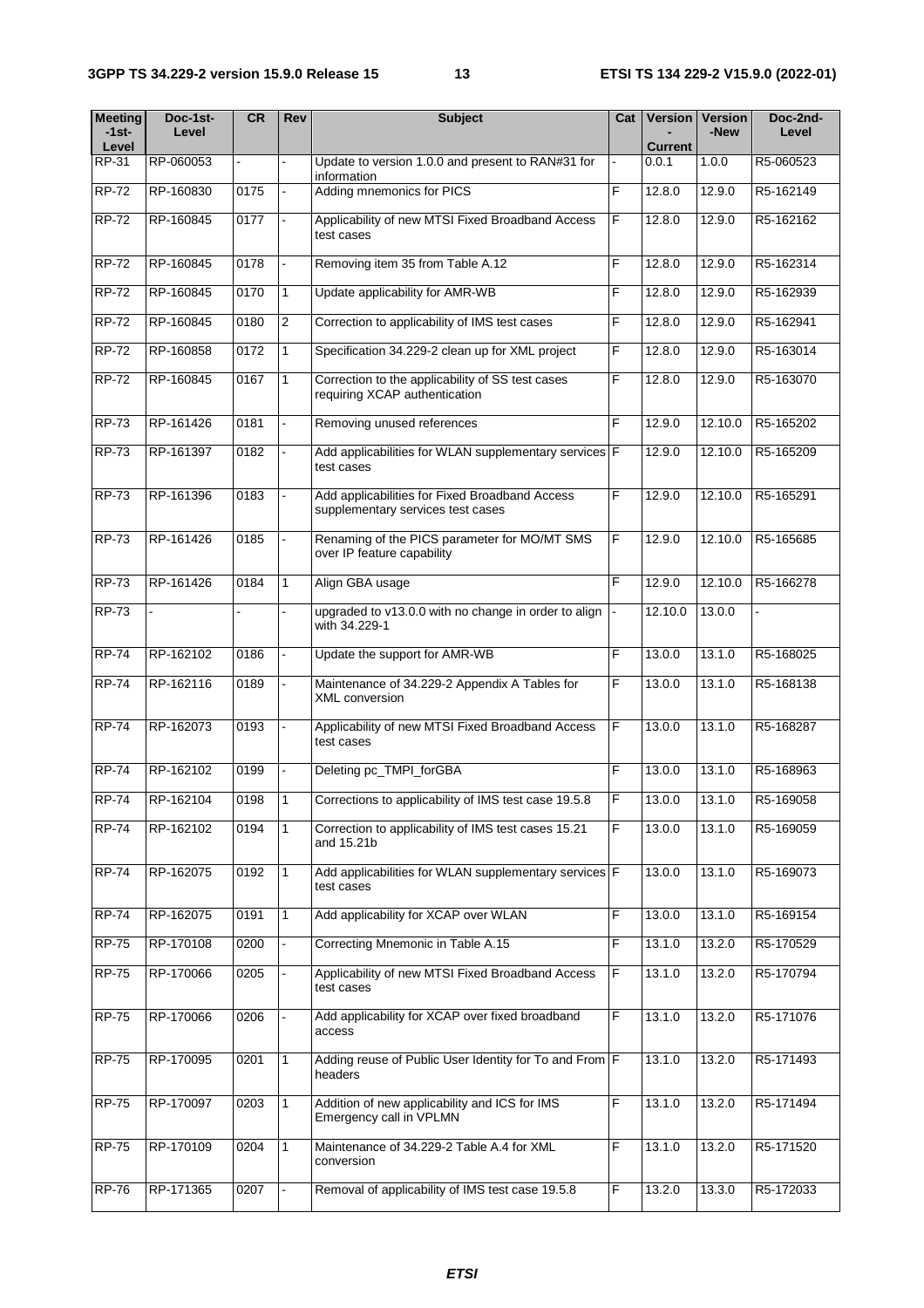| <b>Meeting</b><br>$-1$ st $-$<br>Level | Doc-1st-<br>Level | <b>CR</b> | <b>Rev</b>   | <b>Subject</b>                                                                                                        | Cat | <b>Current</b>      | <b>Version   Version</b><br>-New | Doc-2nd-<br>Level |
|----------------------------------------|-------------------|-----------|--------------|-----------------------------------------------------------------------------------------------------------------------|-----|---------------------|----------------------------------|-------------------|
| RP-31                                  | RP-060053         |           |              | Update to version 1.0.0 and present to RAN#31 for<br>information                                                      |     | 0.0.1               | 1.0.0                            | R5-060523         |
| <b>RP-76</b>                           | RP-171376         | 0211      |              | Corrections to test cases H.12.2 and H.15.7 titles                                                                    | F   | 13.2.0              | 13.3.0                           | R5-172424         |
| <b>RP-76</b>                           | RP-171377         | 0208      | $\mathbf{1}$ | Maintenance of 34.229-2 for XML conversion                                                                            | F   | 13.2.0              | 13.3.0                           | R5-172954         |
| <b>RP-76</b>                           | RP-171363         | 0210      | $\mathbf{1}$ | Add applicability for session timer                                                                                   | F   | 13.2.0              | 13.3.0                           | R5-173025         |
| <b>RP-77</b>                           | RP-171660         | 0214      |              | Add applicabilities for UE category M1 test cases                                                                     | F   | 13.3.0              | 13.4.0                           | R5-173539         |
| <b>RP-77</b>                           | RP-171660         | 0215      |              | Add media requirements for UE category M1                                                                             | F   | 13.3.0              | 13.4.0                           | R5-173540         |
| <b>RP-77</b>                           | RP-171699         | 0216      |              | Removal of technical content in 34.229-2 v12.10.0<br>and substitution with pointer to the next Release                | F   | 13.30               | 13.4.0                           | R5-173549         |
| <b>RP-77</b>                           | RP-171660         | 0217      |              | Add supplementary service requirements for UE<br>category M1                                                          | F   | 13.3.0              | 13.4.0                           | R5-173556         |
| <b>RP-77</b>                           | RP-171688         | 0218      |              | Editorial update of table A.12                                                                                        | F   | 13.3.0              | 13.4.0                           | R5-173590         |
| <b>RP-77</b>                           | RP-171688         | 0221      |              | Voiding PICS for Session-ID                                                                                           | F   | 13.3.0              | 13.4.0                           | R5-173604         |
| <b>RP-77</b>                           | RP-171698         | 0219      | $\mathbf{1}$ | Correction to PICS for XCAP PDN over WLAN                                                                             | F   | 13.3.0              | 13.4.0                           | R5-174560         |
| <b>RP-77</b>                           | RP-171690         | 0220      | $\mathbf{1}$ | Correction to applicability of IMS test case 19.4.7                                                                   | F   | 13.3.0              | 13.4.0                           | R5-174561         |
| <b>RP-77</b>                           | RP-171688         | 0223      | $\mathbf{1}$ | Removal of applicability for unneeded test cases                                                                      | F   | 13.3.0              | 13.4.0                           | R5-174562         |
| <b>RP-77</b>                           | RP-171690         | 0229      | $\mathbf{1}$ | Addition of NOTE 6 to Test Cases 19.1.3, 19.3.2,<br>19.3.2b, 19.3.2c                                                  | F   | 13.3.0              | 13.4.0                           | R5-174563         |
| <b>RP-77</b>                           | RP-171653         | 0224      | 1            | Adding applicabilities for Converged IP<br>Communications                                                             | F   | 13.3.0              | 13.4.0                           | R5-174702         |
| <b>RP-77</b>                           | RP-171679         | 0227      |              | Addition of RFC reference in applicability spec for<br>eCall over IMS Release 14                                      | F   | 13.4.0              | 14.0.0                           | R5-173777         |
| <b>RP-77</b>                           | RP-171684         | 0232      |              | Update of PICS condition related to IMS emergency<br>registration failure case in Rel-14                              | F   | 13.4.0              | 14.0.0                           | R5-174559         |
| <b>RP-77</b>                           | RP-171679         | 0230      | 2            | Add applicability for new eCall in IMS testcases                                                                      | F   | 13.4.0              | 14.0.0                           | R5-174695         |
| <b>RP-78</b>                           | RP-172217         | 0233      |              | Add applicability for eCall over IMS test cases                                                                       | F   | 14.0.0              | 14.1.0                           | R5-176061         |
| <b>RP-78</b>                           | RP-172237         | 0234      |              | Update to applicability of FBBA test case H.15.7                                                                      | F   | 14.0.0              | 14.1.0                           | R5-176170         |
| <b>RP-78</b>                           | RP-172197         | 0235      |              | Handling remaining Editor's Note                                                                                      | F   | 14.0.0              | 14.1.0                           | R5-176225         |
| <b>RP-78</b>                           | RP-172233         | 0236      | $\mathbf{1}$ | Add PICS for audio feature tag                                                                                        | F   | 14.0.0              | 14.1.0                           | R5-176940         |
| <b>RP-78</b>                           | RP-172233         | 0237      | 1            | Corrections to PICS for video feature tag                                                                             | F   | 14.0.0              | 14.1.0                           | R5-176941         |
| <b>RP-78</b>                           | RP-172233         | 0238      | 1            | Corrections to test case applicabilities                                                                              | F   | $\overline{14.0.0}$ | 14.1.0                           | R5-176943         |
| <b>RP-78</b>                           | RP-172237         | 0239      | 1            | Correction of table A.6a                                                                                              | F   | 14.0.0              | 14.1.0                           | R5-176944         |
| <b>RP-79</b>                           | RP-180089         | 0241      | 1            | Correction of eCall over IMS test case applicability                                                                  | F   | 14.1.0              | 14.2.0                           | R5-181195         |
| RP-80                                  | RP-180725         | 0245      |              | Addition of applicability for new IMS test cases<br>J.18.1 and J.18.2                                                 | F   | 14.2.0              | 14.3.0                           | R5-183108         |
| RP-81                                  | RP-181577         | 0246      |              | Addition of IR.92 to SM-over-IP roles                                                                                 | F   | $\overline{14.3.0}$ | 14.4.0                           | R5-184048         |
| RP-81                                  | RP-181577         | 0247      | 1            | Adding SMS over IP configuration to applicabilities                                                                   | F   | 14.3.0              | 14.4.0                           | R5-185088         |
| RP-82                                  | RP-182283         | 0248      |              | Clarifications on applicability of OIR and TIR                                                                        | F   | 14.4.0              | 14.5.0                           | R5-186467         |
| RP-82                                  | RP-182283         | 0249      |              | Addition of PICS Mnemonic for ECT                                                                                     | F   | 14.4.0              | 14.5.0                           | R5-187416         |
| RP-83                                  | RP-190091         | 0253      |              | Addition of new applicability for MT MTSI speech call F<br>when MO reserves resources before sending<br><b>INVITE</b> |     | 14.5.0              | 14.6.0                           | R5-191732         |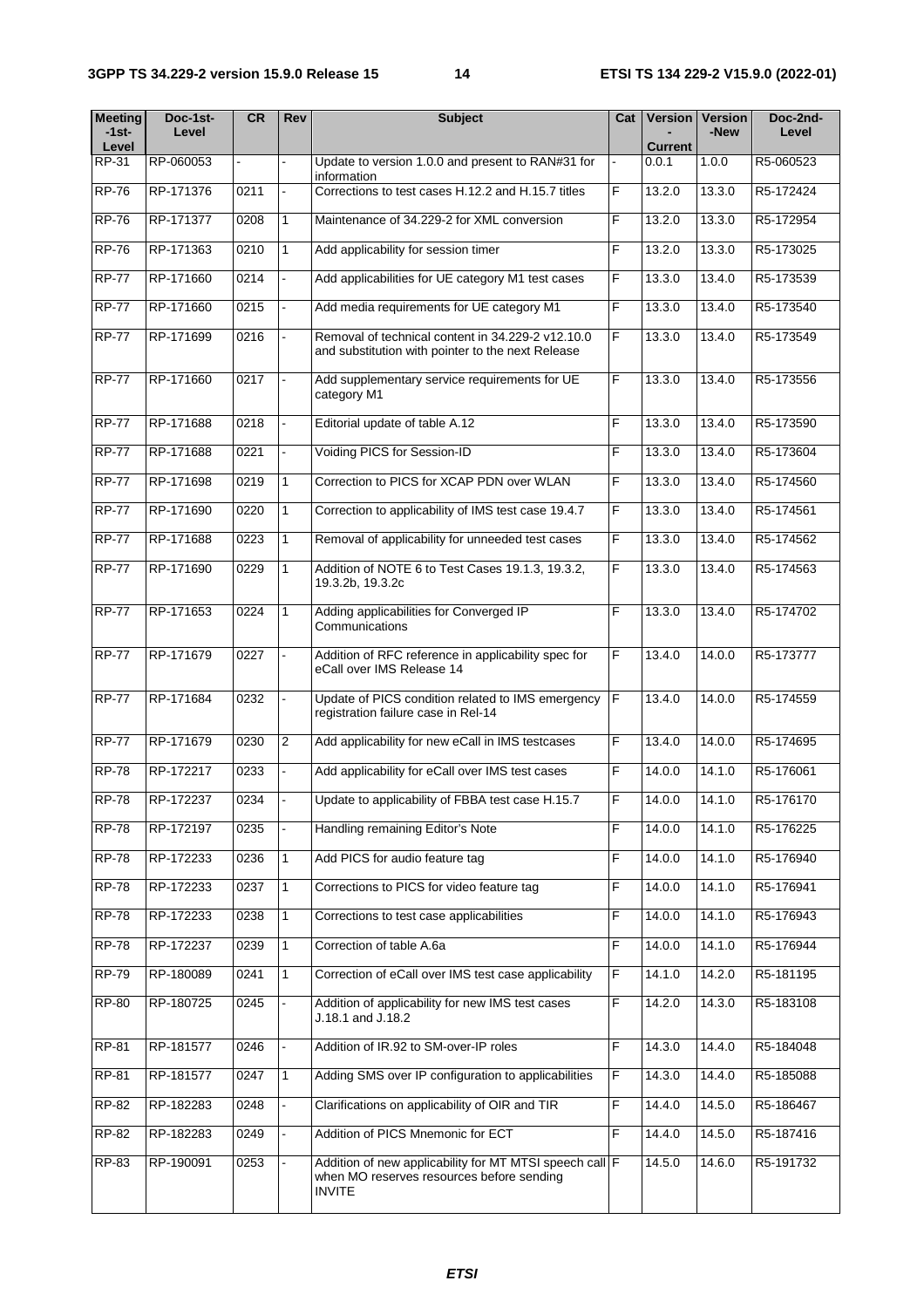| <b>Meeting</b><br>$-1$ st $-$ | Doc-1st-<br>Level | CR             | <b>Rev</b>     | <b>Subject</b>                                                                                            | Cat | <b>Version</b> | <b>Version</b><br>-New | Doc-2nd-<br>Level |
|-------------------------------|-------------------|----------------|----------------|-----------------------------------------------------------------------------------------------------------|-----|----------------|------------------------|-------------------|
| Level                         |                   |                |                |                                                                                                           |     | <b>Current</b> |                        |                   |
| RP-31                         | RP-060053         |                |                | Update to version 1.0.0 and present to RAN#31 for<br>information                                          |     | 0.0.1          | 1.0.0                  | R5-060523         |
| RP-83                         | RP-190091         | 0250           | 1              | Adding applicabilities for Session Timer test cases                                                       | F   | 14.5.0         | 14.6.0                 | R5-192324         |
| <b>RP-83</b>                  | RP-190091         | 0251           | 1              | <b>Adding PICS for Session Timer</b>                                                                      | F   | 14.5.0         | 14.6.0                 | R5-192325         |
| <b>RP-83</b>                  | RP-190095         | 0252           | 1              | Addition of new applicability for user initiated USSI                                                     | F   | 14.5.0         | 14.6.0                 | R5-192326         |
| <b>RP-83</b>                  | RP-190091         | 0254           | $\mathbf{1}$   | Update to applicability condition of IMS test cases<br>with precondition support                          | F   | 14.5.0         | 14.6.0                 | R5-192327         |
| RP-83                         | RP-190092         | 0255           | 1              | Change in applicability of test case 19.4.1 which<br>does not require SIM                                 | F   | 14.5.0         | 14.6.0                 | R5-192734         |
| <b>RP-84</b>                  | RP-190887         | 0258           | $\mathbf{1}$   | Corrections to preconditions applicabilities                                                              | F   | 14.6.0         | 14.7.0                 | R5-194828         |
| <b>RP-84</b>                  | RP-190887         | 0259           | $\mathbf{1}$   | Addition of applicability for new MO and MT voice<br>call test cases tested without pre-conditions        | F   | 14.6.0         | 14.7.0                 | R5-194831         |
| <b>RP-84</b>                  | RP-190888         | 0256           | $\mathbf{1}$   | Applicability update of condition C162                                                                    | F   | 14.6.0         | 14.7.0                 | R5-194832         |
| <b>RP-84</b>                  | RP-190868         | 0257           | $\mathbf{1}$   | Adding 5G capabilities                                                                                    | F   | 14.7.0         | 15.0.0                 | R5-195232         |
| <b>RP-84</b>                  |                   | $\overline{a}$ |                | Fixing small omissions concerning R5-194828                                                               |     | 15.0.0         | 15.0.1                 |                   |
| <b>RP-85</b>                  | RP-191689         | 0262           |                | Reference PICS from other specifications                                                                  | F   | 15.0.1         | 15.1.0                 | R5-195897         |
| <b>RP-85</b>                  | RP-191689         | 0265           |                | Applicabilities for new IMS test cases                                                                    | F   | 15.0.1         | 15.1.0                 | R5-196706         |
| RP-85                         | RP-191704         | 0263           | 1              | Addition of applicability for new MO test cases with<br>503 and 504 response tested without preconditions | F   | 15.0.1         | 15.1.0                 | R5-197045         |
| <b>RP-85</b>                  | RP-191704         | 0264           | $\mathbf{1}$   | Addition of new test applicability for IMS                                                                | F   | 15.0.1         | 15.1.0                 | R5-197046         |
| RP-85                         | RP-191704         | 0261           | $\mathbf{1}$   | Miscellaneous fixes to test case applicabilities                                                          | F   | 15.0.1         | 15.1.0                 | R5-197047         |
| <b>RP-86</b>                  | RP-192484         | 0267           |                | Corrections to applicabilities of IMS test cases<br>H.12.2 and H.15.4                                     | F   | 15.1.0         | 15.2.0                 | R5-197933         |
| <b>RP-86</b>                  | RP-192480         | 0268           | $\overline{2}$ | Adding a new test applicability for IMS                                                                   | F   | 15.1.0         | 15.2.0                 | R5-199068         |
| <b>RP-88</b>                  | RP-200593         | 0270           | 1              | Update test applicability to reflect the change of test<br>case title                                     | F   | 15.2.0         | 15.3.0                 | R5-202533         |
| <b>RP-89</b>                  | RP-201448         | 0271           | l 1            | Extending TS 34.229-2 to host applicabilities for<br>5GS IMS test cases                                   | F   | 15.3.0         | 15.4.0                 | R5-204476         |
| <b>RP-90</b>                  | RP-202248         | 0272           |                | Voiding applicabilities of old unverified test cases                                                      | F   | 15.4.0         | 15.5.0                 | R5-205095         |
| <b>RP-90</b>                  | RP-202221         | 0274           |                | Update applicabilities for 5GS tests 7.5 and 7.7                                                          | F   | 15.4.0         | 15.5.0                 | R5-205555         |
| $RP-90$                       | RP-202248         | 0277           |                | Correction to applicability of test case 8.3                                                              | F   | 15.4.0         | 15.5.0                 | R5-205844         |
| RP-90                         | RP-202221         | 0273           | 1              | Corrections and additions of applicabilities for IMS<br>over 5GS test cases                               | F   | 15.4.0         | 15.5.0                 | R5-206371         |
| RP-91                         | RP-210131         | 0280           |                | Adding NG.114 dependencies and PICS for test<br>case 7.4                                                  | F   | 15.5.0         | 15.6.0                 | R5-210346         |
| RP-91                         | RP-210131         | 0281           |                | Applicability of 'Re-registration after capability<br>update / 5GS' test case                             | F   | 15.5.0         | 15.6.0                 | R5-211299         |
| RP-91                         | RP-210131         | 0278           | 1              | Addition of applicabilities for new IMS over 5GS test  F<br>cases                                         |     | 15.5.0         | 15.6.0                 | R5-211419         |
| RP-91                         | RP-210131         | 0279           | $\overline{1}$ | Corrections and extensions to applicability<br>statements of IMS over 5GS test cases                      | F   | 15.5.0         | 15.6.0                 | R5-211420         |
| RP-92                         | RP-210990         | 0282           | $\mathbf{1}$   | Corrections for 5GS test cases                                                                            | F   | 15.6.0         | 15.7.0                 | R5-213517         |
| $RP-92$                       | RP-210990         | 0283           | $\mathbf{1}$   | Adding applicability statements for new IMS 5GS                                                           | F   | 15.6.0         | 15.7.0                 | R5-213518         |
|                               |                   |                |                | test cases                                                                                                |     |                |                        |                   |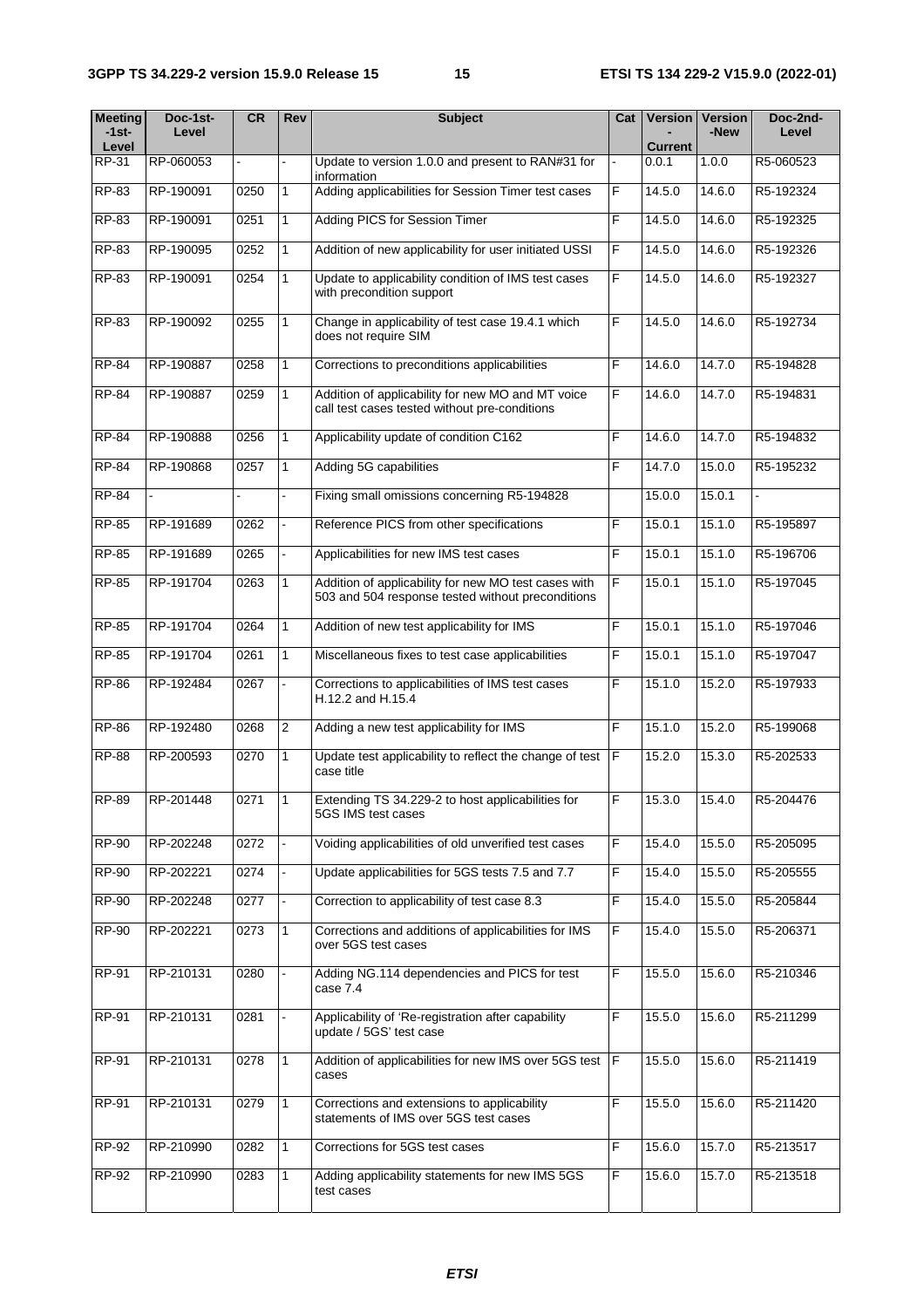| <b>Meeting</b> | Doc-1st-  | <b>CR</b> | <b>Rev</b> | <b>Subject</b>                                                                                        | Cat | <b>Version</b> | <b>Version</b> | Doc-2nd-  |
|----------------|-----------|-----------|------------|-------------------------------------------------------------------------------------------------------|-----|----------------|----------------|-----------|
| $-1$ st $-$    | Level     |           |            |                                                                                                       |     |                | -New           | Level     |
| Level          |           |           |            |                                                                                                       |     | <b>Current</b> |                |           |
| RP-31          | RP-060053 |           |            | Update to version 1.0.0 and present to RAN#31 for<br>information                                      |     | 0.0.1          | 1.0.0          | R5-060523 |
| RP-92          | RP-210990 | 0284      |            | Correction to the applicability of IMS 5GS test case<br>7.4                                           | F   | 15.6.0         | 15.7.0         | R5-213519 |
| RP-93          | RP-211737 | 0292      |            | Applicability updates to EIEI IMS test cases                                                          | F   | 15.7.0         | 15.8.0         | R5-215119 |
| RP-93          | RP-211687 | 0287      |            | Adding applicabilities for new IMS5GS test cases                                                      | F   | 15.7.0         | 15.8.0         | R5-215719 |
| RP-93          | RP-211687 | 0288      |            | Update NG.114 capabilities                                                                            | F   | 15.7.0         | 15.8.0         | R5-215720 |
| RP-93          | RP-211687 | 0286      |            | Corrections to applicability statements of IMS over<br>5GS test cases                                 | F   | 15.7.0         | 15.8.0         | R5-216206 |
| RP-93          | RP-211687 | 0289      |            | Add NG.114 PS data off                                                                                | F   | 15.7.0         | 15.8.0         | R5-216209 |
| RP-94          | RP-212800 | 0296      |            | Removal of technical content in 34.229-2 v15.8.0<br>and substitution with pointer to the next Release | F   | 15.8.0         | 15.9.0         | R5-217150 |